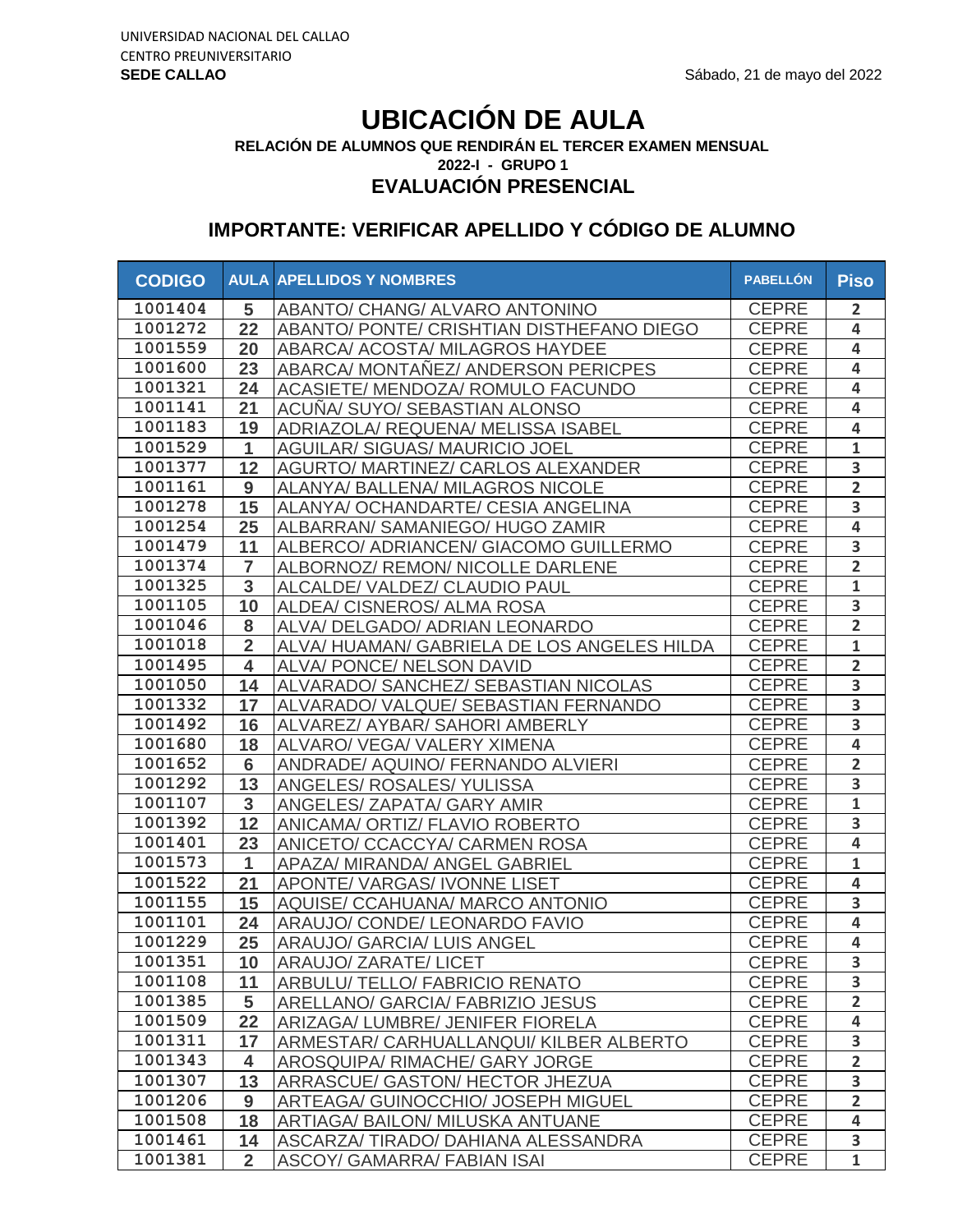| <b>CODIGO</b> |                         | <b>AULA APELLIDOS Y NOMBRES</b>            | <b>PABELLÓN</b> | <b>Piso</b>             |
|---------------|-------------------------|--------------------------------------------|-----------------|-------------------------|
| 1001224       | 19                      | ASIN/ MAGALLANES/ BRAYAN JOEL              | <b>CEPRE</b>    | 4                       |
| 1001353       | 16                      | ASPERICUETA/ MENDOZA/ JOHANA STEPHANY      | <b>CEPRE</b>    | 3                       |
| 1001123       | $\overline{7}$          | ATAU/ HURTADO/ ALMIR MABERIK               | <b>CEPRE</b>    | $\overline{\mathbf{2}}$ |
| 1001625       | 20                      | ATOCHE/ RAMOS/ CAMILA TZARINE              | <b>CEPRE</b>    | $\overline{\mathbf{4}}$ |
| 1001219       | 6                       | <b>AVALOS/TORRES/ GIAN FRANCO</b>          | <b>CEPRE</b>    | $\overline{2}$          |
| 1001620       | 8                       | BALLICO/ VASQUEZ/ DARIEN STEPHANO          | <b>CEPRE</b>    | $\overline{2}$          |
| 1001454       | $\overline{7}$          | BARBARAN/ BALBUENA/ ANTHOANE IVONNE        | <b>CEPRE</b>    | $\overline{2}$          |
| 1001520       | 10                      | <b>BARDALES/ SILVANO/ LEONARDO</b>         | <b>CEPRE</b>    | $\overline{3}$          |
| 1001585       | 24                      | <b>BARRETO/ ENCISO/ ANGEL DANIEL</b>       | <b>CEPRE</b>    | $\overline{\mathbf{4}}$ |
| 1001352       | 1                       | <b>BARRIENTOS/ HUAMAN/ CRISTHOFER JAIR</b> | <b>CEPRE</b>    | $\mathbf{1}$            |
| 1001039       | $6\phantom{1}6$         | <b>BARRIENTOS/ MURAYARI/ EFREN</b>         | <b>CEPRE</b>    | $\overline{2}$          |
| 1001025       | 15                      | <b>BARRIENTOS/ ROMERO/ SAMIRA PAMELA</b>   | <b>CEPRE</b>    | 3                       |
| 1001626       | 12                      | <b>BASURTO/ MICHUE/ CHRISTOPHER RAMSES</b> | <b>CEPRE</b>    | $\overline{\mathbf{3}}$ |
| 1001145       | 9                       | BAUTISTA/ HUAITA/ JESUS ALONSO             | <b>CEPRE</b>    | $\overline{2}$          |
| 1001190       | 13                      | BELLEZA/ AGURTO/ CRISTHIAN EMANUELLE       | <b>CEPRE</b>    | $\overline{\mathbf{3}}$ |
| 1001256       | 18                      | <b>BELLIDO/ ROJAS/ DENZEL</b>              | <b>CEPRE</b>    | $\overline{\mathbf{4}}$ |
| 1001438       | 17                      | BENAVIDES/ RAMIREZ/ CHRISTIAN LAZLO        | <b>CEPRE</b>    | 3                       |
| 1001568       | 21                      | BENITES/ MENDOZA/ PAUL JORGE               | <b>CEPRE</b>    | $\overline{\mathbf{4}}$ |
| 1001186       | 8                       | BERNAOLA/ ASTURAY/ RENZO JESUS             | <b>CEPRE</b>    | $\overline{\mathbf{2}}$ |
| 1001557       | 23                      | BERROCAL/ QUINCHO/ DIEGO ALEXANDER         | <b>CEPRE</b>    | $\overline{\mathbf{4}}$ |
| 1001293       | 22                      | <b>BONILLA/ GAVILAN/ SUSAN FABIOLA</b>     | <b>CEPRE</b>    | $\overline{\mathbf{4}}$ |
| 1001168       | $\overline{2}$          | BOZA/ CARRASCO/ HECTOR DARIO               | <b>CEPRE</b>    | $\mathbf 1$             |
| 1001627       | 5                       | <b>BRAVO/ DIAZ/ CHRISTOFER AARON</b>       | <b>CEPRE</b>    | $\overline{2}$          |
| 1001022       | 25                      | <b>BRAVO/ FLORES/ EFRAIN VICTOR</b>        | <b>CEPRE</b>    | $\overline{\mathbf{4}}$ |
| 1001014       | 3                       | <b>BUIZA/ REYES/ EMANUEL FERNANDO</b>      | <b>CEPRE</b>    | $\mathbf{1}$            |
| 1001013       | 20                      | <b>BUIZA/ REYES/ YOEL JESUS</b>            | <b>CEPRE</b>    | 4                       |
| 1001541       | 19                      | CABANILLAS/ LOAYZA/ JESUS ELADIO           | <b>CEPRE</b>    | $\overline{\mathbf{4}}$ |
| 1001378       | 11                      | CABEZAS/HIDALGO/CARLOS ENRIQUE             | <b>CEPRE</b>    | 3                       |
| 1001064       | $\overline{\mathbf{4}}$ | CABRERA/ AGUILAR/ ADIEL ANDRES             | <b>CEPRE</b>    | $\overline{2}$          |
| 1001494       | 14                      | CACERES/ GALLEGOS/ ELIAS ADRIEL            | <b>CEPRE</b>    | 3                       |
| 1001225       | 16                      | CAJUSOL/ ACOSTA/ CLAUDIA VERONICA          | <b>CEPRE</b>    | 3                       |
| 1001682       | 19                      | CALDAS/ PICOY/ GERALDINE XIOMARA           | <b>CEPRE</b>    | $\overline{\mathbf{4}}$ |
| 1001193       | 11                      | CALIXTO/ DOMINGUEZ/ MATHIAS SEBASTIAN      | <b>CEPRE</b>    | 3                       |
| 1001606       | 8                       | CALLATA/ FABIAN/ JAMYE WESLY               | <b>CEPRE</b>    | $\overline{2}$          |
| 1001002       | 10                      | CALLO/ SHUPINGAHUA/ VALERIA VANESSA        | <b>CEPRE</b>    | $\overline{\mathbf{3}}$ |
| 1001668       | 20                      | CAMASITA/ CHOQUEHUANCA/ KATHERINE LISSETH  | <b>CEPRE</b>    | $\overline{\mathbf{4}}$ |
| 1001084       | 22                      | CAMPODONICO/ MARAVI/ HERBER MANUEL         | <b>CEPRE</b>    | 4                       |
| 1001135       | 6                       | CAMPOS/ CHAMORRO/ NICOLLE ALEXANDRA        | <b>CEPRE</b>    | $\overline{2}$          |
| 1001235       | 25                      | CAMPOS/ GUEVARA/ JESSICA DIOMAR            | <b>CEPRE</b>    | $\overline{4}$          |
| 1001069       | $\mathbf{3}$            | CANELO/ MARCHAN/ URSULA PIERINA ALESSANDRA | <b>CEPRE</b>    | $\mathbf{1}$            |
| 1001574       | $\overline{2}$          | CANO/ ROMAN/ ANA CAROLINA                  | <b>CEPRE</b>    | $\mathbf{1}$            |
| 1001216       | 12                      | CANSINO/ PASAPERA/ KILDER ANGELO           | <b>CEPRE</b>    | 3                       |
| 1001594       | 23                      | CAPATINTA/ CUEVA/ JHORDAN JESUS            | <b>CEPRE</b>    | 4                       |
| 1001368       | 13                      | CARBAJAL/ CHUQUITAYPE/ ADRIANA CAMILA      | <b>CEPRE</b>    | 3                       |
| 1001458       | 16                      | CARBAJAL/ DONAYRE/ JEREMY JOAQUIN          | <b>CEPRE</b>    | 3                       |
| 1001543       | 7                       | CARDENAS/ FRIAS/ JOSE FERNANDO             | <b>CEPRE</b>    | $\overline{2}$          |
| 1001569       | 5                       | CARDENAS/ RIVAS/ JOSE ARMANDO              | <b>CEPRE</b>    | $\overline{2}$          |
| 1001607       | 4                       | CARLIN/ FELIX/ CAMILA YAMILE               | <b>CEPRE</b>    | $\overline{2}$          |
| 1001487       | 24                      | CARRANZA/ SAUNE/ JOSUE DANIEL              | <b>CEPRE</b>    | $\overline{\mathbf{4}}$ |
| 1001456       | 17                      | CARRASCO/ PASTOR/ JOSUE HERNAN             | <b>CEPRE</b>    | 3                       |
| 1001304       | 21                      | CARRASCO/ TORRES/ AYLEN NOELIA             | <b>CEPRE</b>    | 4                       |
| 1001369       | 15                      | CARRION/ DOMINGUEZ/ LUIS ALBERTO FABIAN    | <b>CEPRE</b>    | 3                       |
| 1001335       | 18                      | CARRION/ ZAVALA/ SEBASTIAN ALEXANDER       | <b>CEPRE</b>    | $\overline{\mathbf{4}}$ |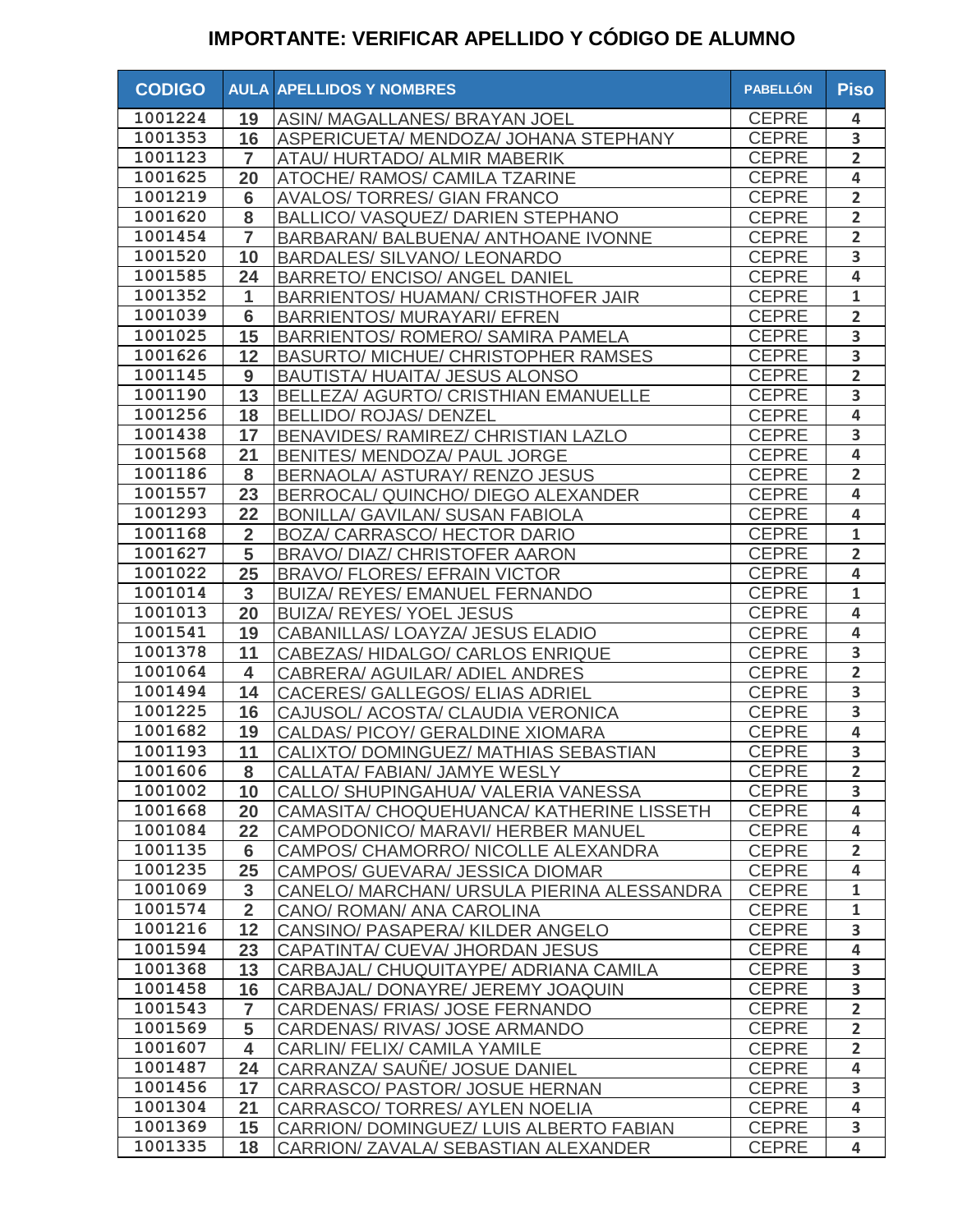| <b>CODIGO</b>      |                         | <b>AULA APELLIDOS Y NOMBRES</b>                                      | <b>PABELLÓN</b> | <b>Piso</b>             |
|--------------------|-------------------------|----------------------------------------------------------------------|-----------------|-------------------------|
| 1001564            | 1                       | CASAS/ GALARZA/ SEBASTIAN DANIEL                                     | <b>CEPRE</b>    | 1                       |
| 1001408            | 14                      | CASTANEDA/ ACOSTA/ DAYANNA STEICY                                    | <b>CEPRE</b>    | $\overline{\mathbf{3}}$ |
| 1001281            | 9                       | CASTANEDA/ LUQUE/ YUMMI ALMENDRA                                     | <b>CEPRE</b>    | $\overline{2}$          |
| 1001296            | 25                      | CASTAÑEDA/ MORAN/ JOSE ENMANUEL                                      | <b>CEPRE</b>    | 4                       |
| 1001634            | 18                      | CASTILLO/ CHAVEZ/ PIERO FERNANDO                                     | <b>CEPRE</b>    | 4                       |
| 1001532            | $\overline{2}$          | CASTILLO/ HUAMAN/ ARIANA CAMILA                                      | <b>CEPRE</b>    | $\mathbf 1$             |
| 1001584            | 14                      | CAVERO/ CORDOVA/ DAEYLIN SELENE                                      | <b>CEPRE</b>    | 3                       |
| 1001507            | 5                       | CAVERO/ LOZADA/ STEPHANIE DEL MILAGRO                                | <b>CEPRE</b>    | $\overline{2}$          |
| 1001631            | $\mathbf{1}$            | CAYCHO/ GUEVARA/ JUAN LUIS                                           | <b>CEPRE</b>    | $\mathbf 1$             |
| 1001261            | 15                      | <b>CCAIHUARI/TINTAYA/DIANA LEIDY</b>                                 | <b>CEPRE</b>    | 3                       |
| 1001534            | 11                      | CCASA/ PAITAN/ FABIANA ALEXANDRA                                     | <b>CEPRE</b>    | 3                       |
| 1001093            | 24                      | CCOLQUE/ ZEGARRA/ SOLMARIA CRISTINA                                  | <b>CEPRE</b>    | $\overline{\mathbf{4}}$ |
| 1001698            | 10                      | CCOTO/ SAUCEDO/ NOEMI CRISTEL                                        | <b>CEPRE</b>    | 3                       |
| 1001060            | $\mathbf{3}$            | CENTENO/ DIAZ/ STEPHANIE DIANA                                       | <b>CEPRE</b>    | $\mathbf 1$             |
| 1001080            | 8                       | CERDAN/ ALIAGA/ ISRAEL OSCAR                                         | <b>CEPRE</b>    | $\overline{2}$          |
| 1001048            | 20                      | <b>CERNA/ HUAMAN/ ANDRE JESUS</b>                                    | <b>CEPRE</b>    | $\overline{\mathbf{4}}$ |
| 1001085            | 13                      | CERNA/ SANTIAGO/ LESLY MELISSA                                       | <b>CEPRE</b>    | 3                       |
| 1001350            | 22                      | CESPEDES/PENA/DAYANA ASHESLY                                         | <b>CEPRE</b>    | $\overline{\mathbf{4}}$ |
| 1001654            | $6\phantom{1}$          | CHACON/ JESUS/ BRANDON CESAR                                         | <b>CEPRE</b>    | $\overline{2}$          |
| 1001317            | 19                      | CHALCO/ ESPINO/ ANGEL SAMOTH                                         | <b>CEPRE</b>    | $\overline{\mathbf{4}}$ |
| 1001076            | 16                      | CHALCO/ SILVA/ VANIA LUCIA                                           | <b>CEPRE</b>    | 3                       |
| 1001671            | 21                      | CHANCHARI/ CORREA/ AYDA ERESMITH                                     | <b>CEPRE</b>    | $\overline{\mathbf{4}}$ |
| 1001608            | $\overline{7}$          | CHAPA/ SALAZAR/ JAFET HAKIM                                          | <b>CEPRE</b>    | $\overline{2}$          |
| 1001664            | $\overline{\mathbf{4}}$ | CHAUCA/ RUBINA/ CARLOS AUGUSTO                                       | <b>CEPRE</b>    | $\overline{2}$          |
| 1001266            | 9                       | CHAVEZ/ CHANAME/ SAYUMI MARINES                                      | <b>CEPRE</b>    | $\overline{2}$          |
| 1001217            | 23                      | CHAVEZ/HIDALGO/LEONARDO DANIEL                                       | <b>CEPRE</b>    | $\overline{\mathbf{4}}$ |
| 1001021            | 17                      | CHAVEZ/ URRUTIA/ SEBASTIAN CESAR HERNAN                              | <b>CEPRE</b>    | 3                       |
| 1001451            | 12                      | CHEVARRIA/ MENDOZA/ ISHIRO SEBASTIAN                                 | <b>CEPRE</b>    | $\overline{\mathbf{3}}$ |
| 1001421            | 22                      | CHILINGANO/ HUAMAN/ MARISOL                                          | <b>CEPRE</b>    | $\overline{\mathbf{4}}$ |
| 1001184            | 17                      | CHIPANA/ MONTES/ ALBERTO JOSUE                                       | <b>CEPRE</b>    | 3                       |
| 1001129            | 15                      | CHUQUIPUL/VALQUI/MERCYMARGOT                                         | <b>CEPRE</b>    | 3                       |
| 1001223            | 5                       | CIPRIANO/ ARROYO/ ANGEL DANILO                                       | <b>CEPRE</b>    | $\overline{2}$          |
| 1001056            | 23                      | CIPRIANO/ PUJALLA/ HENRY GABRIEL                                     | <b>CEPRE</b>    | 4                       |
| 1001333            | 25                      | CLAROS/ RIVERA/ BRISSA BRIGGIT                                       | CEPRE           | $\overline{\mathbf{4}}$ |
| 1001667            | 4                       | CLAUDIO/ ARMAS/ JAROL PAOLO                                          | <b>CEPRE</b>    | $\overline{2}$          |
| 1001171            | 19                      | CLAVIJO/ ARANGUREN/ ALEJANDRO ERNESTO                                | <b>CEPRE</b>    | 4                       |
| 1001364            | 14                      | COLOMA/ LOPEZ/ MARIA DEL ROSARIO                                     | <b>CEPRE</b>    | 3                       |
| 1001383            | $\mathbf{3}$            | CONDORI/ MACHACA/ PAOLO JESUS                                        | <b>CEPRE</b>    | $\mathbf{1}$            |
| 1001204            | 10                      | CONTRERAS/ GARAY/ SERGIO                                             | <b>CEPRE</b>    | 3                       |
| 1001372            | $\overline{2}$          | CONTRERAS/ VELAZCO/ JEFFERSON FERNANDO                               | <b>CEPRE</b>    | $\mathbf{1}$            |
| 1001590            | 1                       | CORDERO/ PEREZ/ PIERO ALONZO                                         | <b>CEPRE</b>    | $\mathbf{1}$            |
| 1001582            | 18                      | CORDOVA/ FLORES/ NELSON BENJAMIN                                     | <b>CEPRE</b>    | $\overline{\mathbf{4}}$ |
| 1001178            | 13                      | CORDOVA/ TASAYCO/ BRAYAN SMITH                                       | <b>CEPRE</b>    | 3                       |
| 1001308            |                         |                                                                      | <b>CEPRE</b>    | $\overline{\mathbf{4}}$ |
| 1001527            | 20<br>11                | CORNEJO/ CASTRO/ JOSE FABRIZIO<br>CORNELIO/ CASTILLO/ ANGELO ROBERTO | <b>CEPRE</b>    | 3                       |
| 1001246            | 21                      | CORONADO/ HUERTA/ JADE NALLYBETH                                     | <b>CEPRE</b>    | $\overline{\mathbf{4}}$ |
| 1001313            | 12                      | CORONEL/ GONZALES/ MAX ANTHONY                                       | <b>CEPRE</b>    | $\overline{\mathbf{3}}$ |
| 1001001            |                         |                                                                      |                 | $\overline{\mathbf{4}}$ |
| 1001648            | 24                      | <b>CORRALES/ SECAS/ OWEN CHRISTIAN GABRIEL</b>                       | <b>CEPRE</b>    | $\overline{2}$          |
|                    | $\overline{7}$          | CORTEZ/ CASTRO/ ERIKA ADRIANA                                        | <b>CEPRE</b>    | $\overline{\mathbf{3}}$ |
| 1001450<br>1001619 | 16                      | CORTEZ/ ORTIZ/ FABRIZIO ALESSANDRO                                   | <b>CEPRE</b>    |                         |
|                    | 8                       | CORZO/ SILVA/ ALBERTO LEITER                                         | <b>CEPRE</b>    | $\overline{2}$          |
| 1001586            | $6\phantom{1}6$         | COSSIO/ PONTE/ ARIAN FABRIZIO                                        | <b>CEPRE</b>    | $\overline{2}$          |
| 1001306            | 9                       | CRISTOBAL/ ROMAN/ SHANDE LEANDRO                                     | <b>CEPRE</b>    | $\overline{2}$          |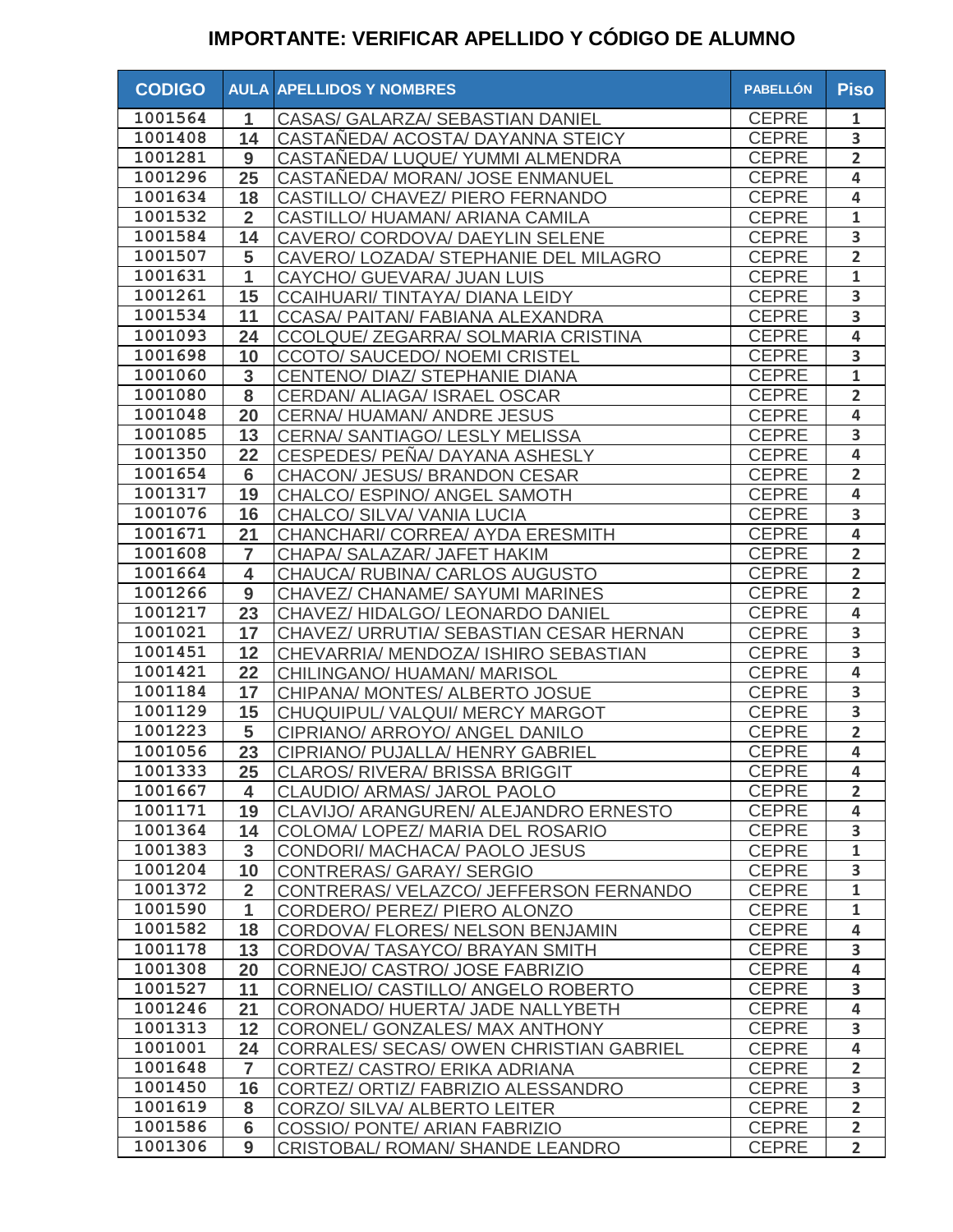| 1001417<br><b>CEPRE</b><br>5<br>CRISTOBAL/TIPTE/JEISON ESTIF<br>$\overline{2}$<br>1001521<br>$6\phantom{1}6$<br><b>CEPRE</b><br>$\overline{2}$<br>CRUZ/ CASTILLEJO/ YOSMEL GIOVANNI<br>1001472<br>8<br><b>CEPRE</b><br>$\overline{2}$<br>CRUZ/ MORALES/ JESUS EDUARDO<br>1001028<br><b>CEPRE</b><br>4<br>23<br><b>CUADROS/ CASTRO/ ESTEFANI NIKOL</b><br>1001207<br><b>CEPRE</b><br>$\overline{2}$<br><b>CUBAS/ TUESTA/ RONALDINHO</b><br>$\overline{7}$<br>1001208<br><b>CEPRE</b><br>3<br>14<br><b>CUBAS/ TUESTA/ RONALDO</b><br>4<br>1001589<br>CUENCA/ CONTRERAS/ NIKOLLE MAGDALENA<br><b>CEPRE</b><br>20<br>3<br>1001430<br><b>CEPRE</b><br>15<br>CUETO/ MEDINA/ JEFFERSON LEAO<br><b>CEPRE</b><br>$\overline{\mathbf{4}}$<br>1001480<br>22<br><b>CUTIPA/ LUQUE/ JOSE LUIS</b><br>24<br><b>CEPRE</b><br>4<br>1001199<br>DAVILA/ ARBAIZA/ GUILLERMO<br>1001446<br><b>CEPRE</b><br>$\mathbf{1}$<br>1<br>DAVILA/ COCA/ ANTHONY GIANPIERE<br>1001572<br>3<br>17<br><b>CEPRE</b><br>DAVILA/HUALLANCA/LUIS FERNANDO<br>1001111<br>$\mathbf{1}$<br>3<br><b>CEPRE</b><br>DAVILA/ PUELLES/ CLEVER ALEJANDRO<br>1001264<br>18<br><b>CEPRE</b><br>4<br>DAZA/ BAZAN/ DARCEL FAVIAN<br>1001565<br>3<br><b>CEPRE</b><br>11<br>DE LA CRUZ/ MATA/ RENZO PAUL<br>1001499<br>4<br><b>CEPRE</b><br>19<br>DE LA CRUZ/ SALVADOR/ THAIS CIELO<br>1001283<br>$\overline{2}$<br><b>CEPRE</b><br>$\mathbf{1}$<br>DELGADILLO/ NAVARRO/ LEANDRO ARAMEL<br>1001716<br>13<br>3<br><b>CEPRE</b><br>DELGADO/ RODRIGO/ JEFFERSON JOHAN<br>$\overline{2}$<br>1001380<br><b>CEPRE</b><br>$\overline{\mathbf{4}}$<br>DEPAZ/ RUIZ/ MARCO ANTONIO<br>4<br>1001055<br><b>CEPRE</b><br>25<br>DIAZ/ CENTENO/ GLENDY GLILIANY<br>$\overline{\mathbf{2}}$<br>1001545<br>9<br>DIAZ/ LARREA/ KEVIN DAVID<br><b>CEPRE</b><br>1001257<br><b>CEPRE</b><br>21<br>DIAZ/ RAMOS/ EDITH ROSMERY<br>4<br>1001182<br>3<br>10<br><b>CEPRE</b><br>DIAZ/ SANABRIA/ TRACY MELANIE<br>1001053<br>3<br>16<br><b>CEPRE</b><br>DIAZ/ SIMON/ BENAIA DANITZA<br>1001234<br>3<br>12<br>DIAZ/ TAPIA/ CLAUDIO ALEXANDER<br><b>CEPRE</b><br>1001431<br>$\overline{\mathbf{4}}$<br>22<br><b>CEPRE</b><br>DIAZ/ VASQUEZ/ JOHAN DANIEL<br>1001579<br>$\overline{2}$<br><b>CEPRE</b><br>$\mathbf{1}$<br>DIEXTRA/ CAMASITA/ JOSE YAMIL<br>1001017<br>5<br><b>CEPRE</b><br>$\overline{\mathbf{2}}$<br>DOMINGUEZ/ MATTA/ WILLIAM JHONATAN | <b>CODIGO</b> |    | <b>AULA APELLIDOS Y NOMBRES</b>  | <b>PABELLÓN</b> | <b>Piso</b> |
|---------------------------------------------------------------------------------------------------------------------------------------------------------------------------------------------------------------------------------------------------------------------------------------------------------------------------------------------------------------------------------------------------------------------------------------------------------------------------------------------------------------------------------------------------------------------------------------------------------------------------------------------------------------------------------------------------------------------------------------------------------------------------------------------------------------------------------------------------------------------------------------------------------------------------------------------------------------------------------------------------------------------------------------------------------------------------------------------------------------------------------------------------------------------------------------------------------------------------------------------------------------------------------------------------------------------------------------------------------------------------------------------------------------------------------------------------------------------------------------------------------------------------------------------------------------------------------------------------------------------------------------------------------------------------------------------------------------------------------------------------------------------------------------------------------------------------------------------------------------------------------------------------------------------------------------------------------------------------------------------------------------------------------------------------------------------------------------------------------------------------------------------------------------------------------------------------------------------------------------------------------------------------------------------------------------------------------------------------------------------|---------------|----|----------------------------------|-----------------|-------------|
|                                                                                                                                                                                                                                                                                                                                                                                                                                                                                                                                                                                                                                                                                                                                                                                                                                                                                                                                                                                                                                                                                                                                                                                                                                                                                                                                                                                                                                                                                                                                                                                                                                                                                                                                                                                                                                                                                                                                                                                                                                                                                                                                                                                                                                                                                                                                                                     |               |    |                                  |                 |             |
|                                                                                                                                                                                                                                                                                                                                                                                                                                                                                                                                                                                                                                                                                                                                                                                                                                                                                                                                                                                                                                                                                                                                                                                                                                                                                                                                                                                                                                                                                                                                                                                                                                                                                                                                                                                                                                                                                                                                                                                                                                                                                                                                                                                                                                                                                                                                                                     |               |    |                                  |                 |             |
|                                                                                                                                                                                                                                                                                                                                                                                                                                                                                                                                                                                                                                                                                                                                                                                                                                                                                                                                                                                                                                                                                                                                                                                                                                                                                                                                                                                                                                                                                                                                                                                                                                                                                                                                                                                                                                                                                                                                                                                                                                                                                                                                                                                                                                                                                                                                                                     |               |    |                                  |                 |             |
|                                                                                                                                                                                                                                                                                                                                                                                                                                                                                                                                                                                                                                                                                                                                                                                                                                                                                                                                                                                                                                                                                                                                                                                                                                                                                                                                                                                                                                                                                                                                                                                                                                                                                                                                                                                                                                                                                                                                                                                                                                                                                                                                                                                                                                                                                                                                                                     |               |    |                                  |                 |             |
|                                                                                                                                                                                                                                                                                                                                                                                                                                                                                                                                                                                                                                                                                                                                                                                                                                                                                                                                                                                                                                                                                                                                                                                                                                                                                                                                                                                                                                                                                                                                                                                                                                                                                                                                                                                                                                                                                                                                                                                                                                                                                                                                                                                                                                                                                                                                                                     |               |    |                                  |                 |             |
|                                                                                                                                                                                                                                                                                                                                                                                                                                                                                                                                                                                                                                                                                                                                                                                                                                                                                                                                                                                                                                                                                                                                                                                                                                                                                                                                                                                                                                                                                                                                                                                                                                                                                                                                                                                                                                                                                                                                                                                                                                                                                                                                                                                                                                                                                                                                                                     |               |    |                                  |                 |             |
|                                                                                                                                                                                                                                                                                                                                                                                                                                                                                                                                                                                                                                                                                                                                                                                                                                                                                                                                                                                                                                                                                                                                                                                                                                                                                                                                                                                                                                                                                                                                                                                                                                                                                                                                                                                                                                                                                                                                                                                                                                                                                                                                                                                                                                                                                                                                                                     |               |    |                                  |                 |             |
|                                                                                                                                                                                                                                                                                                                                                                                                                                                                                                                                                                                                                                                                                                                                                                                                                                                                                                                                                                                                                                                                                                                                                                                                                                                                                                                                                                                                                                                                                                                                                                                                                                                                                                                                                                                                                                                                                                                                                                                                                                                                                                                                                                                                                                                                                                                                                                     |               |    |                                  |                 |             |
|                                                                                                                                                                                                                                                                                                                                                                                                                                                                                                                                                                                                                                                                                                                                                                                                                                                                                                                                                                                                                                                                                                                                                                                                                                                                                                                                                                                                                                                                                                                                                                                                                                                                                                                                                                                                                                                                                                                                                                                                                                                                                                                                                                                                                                                                                                                                                                     |               |    |                                  |                 |             |
|                                                                                                                                                                                                                                                                                                                                                                                                                                                                                                                                                                                                                                                                                                                                                                                                                                                                                                                                                                                                                                                                                                                                                                                                                                                                                                                                                                                                                                                                                                                                                                                                                                                                                                                                                                                                                                                                                                                                                                                                                                                                                                                                                                                                                                                                                                                                                                     |               |    |                                  |                 |             |
|                                                                                                                                                                                                                                                                                                                                                                                                                                                                                                                                                                                                                                                                                                                                                                                                                                                                                                                                                                                                                                                                                                                                                                                                                                                                                                                                                                                                                                                                                                                                                                                                                                                                                                                                                                                                                                                                                                                                                                                                                                                                                                                                                                                                                                                                                                                                                                     |               |    |                                  |                 |             |
|                                                                                                                                                                                                                                                                                                                                                                                                                                                                                                                                                                                                                                                                                                                                                                                                                                                                                                                                                                                                                                                                                                                                                                                                                                                                                                                                                                                                                                                                                                                                                                                                                                                                                                                                                                                                                                                                                                                                                                                                                                                                                                                                                                                                                                                                                                                                                                     |               |    |                                  |                 |             |
|                                                                                                                                                                                                                                                                                                                                                                                                                                                                                                                                                                                                                                                                                                                                                                                                                                                                                                                                                                                                                                                                                                                                                                                                                                                                                                                                                                                                                                                                                                                                                                                                                                                                                                                                                                                                                                                                                                                                                                                                                                                                                                                                                                                                                                                                                                                                                                     |               |    |                                  |                 |             |
|                                                                                                                                                                                                                                                                                                                                                                                                                                                                                                                                                                                                                                                                                                                                                                                                                                                                                                                                                                                                                                                                                                                                                                                                                                                                                                                                                                                                                                                                                                                                                                                                                                                                                                                                                                                                                                                                                                                                                                                                                                                                                                                                                                                                                                                                                                                                                                     |               |    |                                  |                 |             |
|                                                                                                                                                                                                                                                                                                                                                                                                                                                                                                                                                                                                                                                                                                                                                                                                                                                                                                                                                                                                                                                                                                                                                                                                                                                                                                                                                                                                                                                                                                                                                                                                                                                                                                                                                                                                                                                                                                                                                                                                                                                                                                                                                                                                                                                                                                                                                                     |               |    |                                  |                 |             |
|                                                                                                                                                                                                                                                                                                                                                                                                                                                                                                                                                                                                                                                                                                                                                                                                                                                                                                                                                                                                                                                                                                                                                                                                                                                                                                                                                                                                                                                                                                                                                                                                                                                                                                                                                                                                                                                                                                                                                                                                                                                                                                                                                                                                                                                                                                                                                                     |               |    |                                  |                 |             |
|                                                                                                                                                                                                                                                                                                                                                                                                                                                                                                                                                                                                                                                                                                                                                                                                                                                                                                                                                                                                                                                                                                                                                                                                                                                                                                                                                                                                                                                                                                                                                                                                                                                                                                                                                                                                                                                                                                                                                                                                                                                                                                                                                                                                                                                                                                                                                                     |               |    |                                  |                 |             |
|                                                                                                                                                                                                                                                                                                                                                                                                                                                                                                                                                                                                                                                                                                                                                                                                                                                                                                                                                                                                                                                                                                                                                                                                                                                                                                                                                                                                                                                                                                                                                                                                                                                                                                                                                                                                                                                                                                                                                                                                                                                                                                                                                                                                                                                                                                                                                                     |               |    |                                  |                 |             |
|                                                                                                                                                                                                                                                                                                                                                                                                                                                                                                                                                                                                                                                                                                                                                                                                                                                                                                                                                                                                                                                                                                                                                                                                                                                                                                                                                                                                                                                                                                                                                                                                                                                                                                                                                                                                                                                                                                                                                                                                                                                                                                                                                                                                                                                                                                                                                                     |               |    |                                  |                 |             |
|                                                                                                                                                                                                                                                                                                                                                                                                                                                                                                                                                                                                                                                                                                                                                                                                                                                                                                                                                                                                                                                                                                                                                                                                                                                                                                                                                                                                                                                                                                                                                                                                                                                                                                                                                                                                                                                                                                                                                                                                                                                                                                                                                                                                                                                                                                                                                                     |               |    |                                  |                 |             |
|                                                                                                                                                                                                                                                                                                                                                                                                                                                                                                                                                                                                                                                                                                                                                                                                                                                                                                                                                                                                                                                                                                                                                                                                                                                                                                                                                                                                                                                                                                                                                                                                                                                                                                                                                                                                                                                                                                                                                                                                                                                                                                                                                                                                                                                                                                                                                                     |               |    |                                  |                 |             |
|                                                                                                                                                                                                                                                                                                                                                                                                                                                                                                                                                                                                                                                                                                                                                                                                                                                                                                                                                                                                                                                                                                                                                                                                                                                                                                                                                                                                                                                                                                                                                                                                                                                                                                                                                                                                                                                                                                                                                                                                                                                                                                                                                                                                                                                                                                                                                                     |               |    |                                  |                 |             |
|                                                                                                                                                                                                                                                                                                                                                                                                                                                                                                                                                                                                                                                                                                                                                                                                                                                                                                                                                                                                                                                                                                                                                                                                                                                                                                                                                                                                                                                                                                                                                                                                                                                                                                                                                                                                                                                                                                                                                                                                                                                                                                                                                                                                                                                                                                                                                                     |               |    |                                  |                 |             |
|                                                                                                                                                                                                                                                                                                                                                                                                                                                                                                                                                                                                                                                                                                                                                                                                                                                                                                                                                                                                                                                                                                                                                                                                                                                                                                                                                                                                                                                                                                                                                                                                                                                                                                                                                                                                                                                                                                                                                                                                                                                                                                                                                                                                                                                                                                                                                                     |               |    |                                  |                 |             |
|                                                                                                                                                                                                                                                                                                                                                                                                                                                                                                                                                                                                                                                                                                                                                                                                                                                                                                                                                                                                                                                                                                                                                                                                                                                                                                                                                                                                                                                                                                                                                                                                                                                                                                                                                                                                                                                                                                                                                                                                                                                                                                                                                                                                                                                                                                                                                                     |               |    |                                  |                 |             |
|                                                                                                                                                                                                                                                                                                                                                                                                                                                                                                                                                                                                                                                                                                                                                                                                                                                                                                                                                                                                                                                                                                                                                                                                                                                                                                                                                                                                                                                                                                                                                                                                                                                                                                                                                                                                                                                                                                                                                                                                                                                                                                                                                                                                                                                                                                                                                                     |               |    |                                  |                 |             |
|                                                                                                                                                                                                                                                                                                                                                                                                                                                                                                                                                                                                                                                                                                                                                                                                                                                                                                                                                                                                                                                                                                                                                                                                                                                                                                                                                                                                                                                                                                                                                                                                                                                                                                                                                                                                                                                                                                                                                                                                                                                                                                                                                                                                                                                                                                                                                                     |               |    |                                  |                 |             |
|                                                                                                                                                                                                                                                                                                                                                                                                                                                                                                                                                                                                                                                                                                                                                                                                                                                                                                                                                                                                                                                                                                                                                                                                                                                                                                                                                                                                                                                                                                                                                                                                                                                                                                                                                                                                                                                                                                                                                                                                                                                                                                                                                                                                                                                                                                                                                                     |               |    |                                  |                 |             |
|                                                                                                                                                                                                                                                                                                                                                                                                                                                                                                                                                                                                                                                                                                                                                                                                                                                                                                                                                                                                                                                                                                                                                                                                                                                                                                                                                                                                                                                                                                                                                                                                                                                                                                                                                                                                                                                                                                                                                                                                                                                                                                                                                                                                                                                                                                                                                                     | 1001103       | 11 | DUEÑAS/ CAMPOS/ FABRICIO RICARDO | <b>CEPRE</b>    | 3           |
| 1001615<br><b>CEPRE</b><br>3<br>16<br>DUEÑAS/ GAMARRA/ YUNIOR JHONATAN                                                                                                                                                                                                                                                                                                                                                                                                                                                                                                                                                                                                                                                                                                                                                                                                                                                                                                                                                                                                                                                                                                                                                                                                                                                                                                                                                                                                                                                                                                                                                                                                                                                                                                                                                                                                                                                                                                                                                                                                                                                                                                                                                                                                                                                                                              |               |    |                                  |                 |             |
| $\mathbf{3}$<br><b>CEPRE</b><br>1001397<br>$\mathbf{1}$<br>DUEÑAS/ MALPARTIDA/ FLAVIO JESUS                                                                                                                                                                                                                                                                                                                                                                                                                                                                                                                                                                                                                                                                                                                                                                                                                                                                                                                                                                                                                                                                                                                                                                                                                                                                                                                                                                                                                                                                                                                                                                                                                                                                                                                                                                                                                                                                                                                                                                                                                                                                                                                                                                                                                                                                         |               |    |                                  |                 |             |
| 25<br>1001685<br>ELESPURU/ BELLIDO/ REMNER ELIUT<br><b>CEPRE</b><br>4                                                                                                                                                                                                                                                                                                                                                                                                                                                                                                                                                                                                                                                                                                                                                                                                                                                                                                                                                                                                                                                                                                                                                                                                                                                                                                                                                                                                                                                                                                                                                                                                                                                                                                                                                                                                                                                                                                                                                                                                                                                                                                                                                                                                                                                                                               |               |    |                                  |                 |             |
| <b>CEPRE</b><br>1001330<br>ELIAS/ JUAREZ/ AMALIA YUNETH<br>21<br>4                                                                                                                                                                                                                                                                                                                                                                                                                                                                                                                                                                                                                                                                                                                                                                                                                                                                                                                                                                                                                                                                                                                                                                                                                                                                                                                                                                                                                                                                                                                                                                                                                                                                                                                                                                                                                                                                                                                                                                                                                                                                                                                                                                                                                                                                                                  |               |    |                                  |                 |             |
| $\overline{\mathbf{3}}$<br>CEPRE<br>1001062<br>13<br>ESCALANTE/ FRANCO/ SEBASTIAN MANUEL                                                                                                                                                                                                                                                                                                                                                                                                                                                                                                                                                                                                                                                                                                                                                                                                                                                                                                                                                                                                                                                                                                                                                                                                                                                                                                                                                                                                                                                                                                                                                                                                                                                                                                                                                                                                                                                                                                                                                                                                                                                                                                                                                                                                                                                                            |               |    |                                  |                 |             |
| 4<br>1001425<br>18<br><b>ESCALANTE/ QUISPE/ JOSUE DAVID</b><br><b>CEPRE</b>                                                                                                                                                                                                                                                                                                                                                                                                                                                                                                                                                                                                                                                                                                                                                                                                                                                                                                                                                                                                                                                                                                                                                                                                                                                                                                                                                                                                                                                                                                                                                                                                                                                                                                                                                                                                                                                                                                                                                                                                                                                                                                                                                                                                                                                                                         |               |    |                                  |                 |             |
| 1001011<br><b>CEPRE</b><br>$\overline{2}$<br>8<br>ESPINOZA/ ARIAS/ ANDREWS GILBERTO                                                                                                                                                                                                                                                                                                                                                                                                                                                                                                                                                                                                                                                                                                                                                                                                                                                                                                                                                                                                                                                                                                                                                                                                                                                                                                                                                                                                                                                                                                                                                                                                                                                                                                                                                                                                                                                                                                                                                                                                                                                                                                                                                                                                                                                                                 |               |    |                                  |                 |             |
| 12<br>1001244<br><b>CEPRE</b><br>3<br><b>ESPINOZA/ FLORES/ ERICSSON</b>                                                                                                                                                                                                                                                                                                                                                                                                                                                                                                                                                                                                                                                                                                                                                                                                                                                                                                                                                                                                                                                                                                                                                                                                                                                                                                                                                                                                                                                                                                                                                                                                                                                                                                                                                                                                                                                                                                                                                                                                                                                                                                                                                                                                                                                                                             |               |    |                                  |                 |             |
| 1001209<br><b>CEPRE</b><br>24<br>4<br>ESPINOZA/ SAAVEDRA/ JEANPIERE JAVIER                                                                                                                                                                                                                                                                                                                                                                                                                                                                                                                                                                                                                                                                                                                                                                                                                                                                                                                                                                                                                                                                                                                                                                                                                                                                                                                                                                                                                                                                                                                                                                                                                                                                                                                                                                                                                                                                                                                                                                                                                                                                                                                                                                                                                                                                                          |               |    |                                  |                 |             |
| 1001690<br>3<br><b>CEPRE</b><br>14<br>ESTEBAN/ SERRATO/ DANIELA EDITH                                                                                                                                                                                                                                                                                                                                                                                                                                                                                                                                                                                                                                                                                                                                                                                                                                                                                                                                                                                                                                                                                                                                                                                                                                                                                                                                                                                                                                                                                                                                                                                                                                                                                                                                                                                                                                                                                                                                                                                                                                                                                                                                                                                                                                                                                               |               |    |                                  |                 |             |
| 1001338<br>23<br><b>CEPRE</b><br>4<br>EVANGELISTA/ AVALOS/ JOEL OCTAVIO                                                                                                                                                                                                                                                                                                                                                                                                                                                                                                                                                                                                                                                                                                                                                                                                                                                                                                                                                                                                                                                                                                                                                                                                                                                                                                                                                                                                                                                                                                                                                                                                                                                                                                                                                                                                                                                                                                                                                                                                                                                                                                                                                                                                                                                                                             |               |    |                                  |                 |             |
| 1001187<br>9<br><b>CEPRE</b><br>$\overline{2}$<br>FALCON/ PORTOCARRERO/ ANGELO ADRIAN                                                                                                                                                                                                                                                                                                                                                                                                                                                                                                                                                                                                                                                                                                                                                                                                                                                                                                                                                                                                                                                                                                                                                                                                                                                                                                                                                                                                                                                                                                                                                                                                                                                                                                                                                                                                                                                                                                                                                                                                                                                                                                                                                                                                                                                                               |               |    |                                  |                 |             |
| $\overline{7}$<br>1001593<br><b>CEPRE</b><br>$\overline{2}$<br>FARFAN/ CONDORI/ BRISSA ANALUCIA                                                                                                                                                                                                                                                                                                                                                                                                                                                                                                                                                                                                                                                                                                                                                                                                                                                                                                                                                                                                                                                                                                                                                                                                                                                                                                                                                                                                                                                                                                                                                                                                                                                                                                                                                                                                                                                                                                                                                                                                                                                                                                                                                                                                                                                                     |               |    |                                  |                 |             |
| 1001324<br><b>CEPRE</b><br>$6\phantom{1}$<br>$\overline{2}$<br>FERNANDEZ/ AYALA/ BRAYAN ANDRE                                                                                                                                                                                                                                                                                                                                                                                                                                                                                                                                                                                                                                                                                                                                                                                                                                                                                                                                                                                                                                                                                                                                                                                                                                                                                                                                                                                                                                                                                                                                                                                                                                                                                                                                                                                                                                                                                                                                                                                                                                                                                                                                                                                                                                                                       |               |    |                                  |                 |             |
| 1001612<br><b>CEPRE</b><br>19<br>4<br>FERNANDEZ/ CALERO/ DEYVIS BECKHAM                                                                                                                                                                                                                                                                                                                                                                                                                                                                                                                                                                                                                                                                                                                                                                                                                                                                                                                                                                                                                                                                                                                                                                                                                                                                                                                                                                                                                                                                                                                                                                                                                                                                                                                                                                                                                                                                                                                                                                                                                                                                                                                                                                                                                                                                                             |               |    |                                  |                 |             |
| 1001544<br><b>CEPRE</b><br>15<br>FERNANDEZ/ PAUCAR/ SHEYLA<br>3                                                                                                                                                                                                                                                                                                                                                                                                                                                                                                                                                                                                                                                                                                                                                                                                                                                                                                                                                                                                                                                                                                                                                                                                                                                                                                                                                                                                                                                                                                                                                                                                                                                                                                                                                                                                                                                                                                                                                                                                                                                                                                                                                                                                                                                                                                     |               |    |                                  |                 |             |
| 1001309<br>FERNANDEZ/ PINCO/ MAURICIO YAMIL<br><b>CEPRE</b><br>1<br>1                                                                                                                                                                                                                                                                                                                                                                                                                                                                                                                                                                                                                                                                                                                                                                                                                                                                                                                                                                                                                                                                                                                                                                                                                                                                                                                                                                                                                                                                                                                                                                                                                                                                                                                                                                                                                                                                                                                                                                                                                                                                                                                                                                                                                                                                                               |               |    |                                  |                 |             |
| 1001088<br><b>CEPRE</b><br><b>FIESTAS/ GUILLEN/ JOHN ALEXANDER</b><br>$\overline{2}$<br>4                                                                                                                                                                                                                                                                                                                                                                                                                                                                                                                                                                                                                                                                                                                                                                                                                                                                                                                                                                                                                                                                                                                                                                                                                                                                                                                                                                                                                                                                                                                                                                                                                                                                                                                                                                                                                                                                                                                                                                                                                                                                                                                                                                                                                                                                           |               |    |                                  |                 |             |
| 1001196<br>3<br>10<br><b>CEPRE</b><br>FLORES/ CAVERO EGUSQUIZA/ DANTE                                                                                                                                                                                                                                                                                                                                                                                                                                                                                                                                                                                                                                                                                                                                                                                                                                                                                                                                                                                                                                                                                                                                                                                                                                                                                                                                                                                                                                                                                                                                                                                                                                                                                                                                                                                                                                                                                                                                                                                                                                                                                                                                                                                                                                                                                               |               |    |                                  |                 |             |
| 3<br>1001114<br><b>CEPRE</b><br>17<br>FLORES/ ELIAS/ ANLLELY ALEXANDRA                                                                                                                                                                                                                                                                                                                                                                                                                                                                                                                                                                                                                                                                                                                                                                                                                                                                                                                                                                                                                                                                                                                                                                                                                                                                                                                                                                                                                                                                                                                                                                                                                                                                                                                                                                                                                                                                                                                                                                                                                                                                                                                                                                                                                                                                                              |               |    |                                  |                 |             |
| 4<br>1001287<br>20<br>FLORES/ GUZMAN/ ARIANA ALEXANDRA<br><b>CEPRE</b>                                                                                                                                                                                                                                                                                                                                                                                                                                                                                                                                                                                                                                                                                                                                                                                                                                                                                                                                                                                                                                                                                                                                                                                                                                                                                                                                                                                                                                                                                                                                                                                                                                                                                                                                                                                                                                                                                                                                                                                                                                                                                                                                                                                                                                                                                              |               |    |                                  |                 |             |
| 1001298<br>25<br><b>CEPRE</b><br>FLORES/HUAMANI/DAYELI ARACELY<br>4                                                                                                                                                                                                                                                                                                                                                                                                                                                                                                                                                                                                                                                                                                                                                                                                                                                                                                                                                                                                                                                                                                                                                                                                                                                                                                                                                                                                                                                                                                                                                                                                                                                                                                                                                                                                                                                                                                                                                                                                                                                                                                                                                                                                                                                                                                 |               |    |                                  |                 |             |
| 1001391<br>$\mathbf{2}$<br><b>CEPRE</b><br>$\mathbf{1}$<br><b>FLORES/ LLATA/ ROGELIO RICARDO</b>                                                                                                                                                                                                                                                                                                                                                                                                                                                                                                                                                                                                                                                                                                                                                                                                                                                                                                                                                                                                                                                                                                                                                                                                                                                                                                                                                                                                                                                                                                                                                                                                                                                                                                                                                                                                                                                                                                                                                                                                                                                                                                                                                                                                                                                                    |               |    |                                  |                 |             |
| 1001270<br>7<br><b>CEPRE</b><br>FLORES/ MARTINEZ/ ELVIN JHAIR<br>$\overline{2}$                                                                                                                                                                                                                                                                                                                                                                                                                                                                                                                                                                                                                                                                                                                                                                                                                                                                                                                                                                                                                                                                                                                                                                                                                                                                                                                                                                                                                                                                                                                                                                                                                                                                                                                                                                                                                                                                                                                                                                                                                                                                                                                                                                                                                                                                                     |               |    |                                  |                 |             |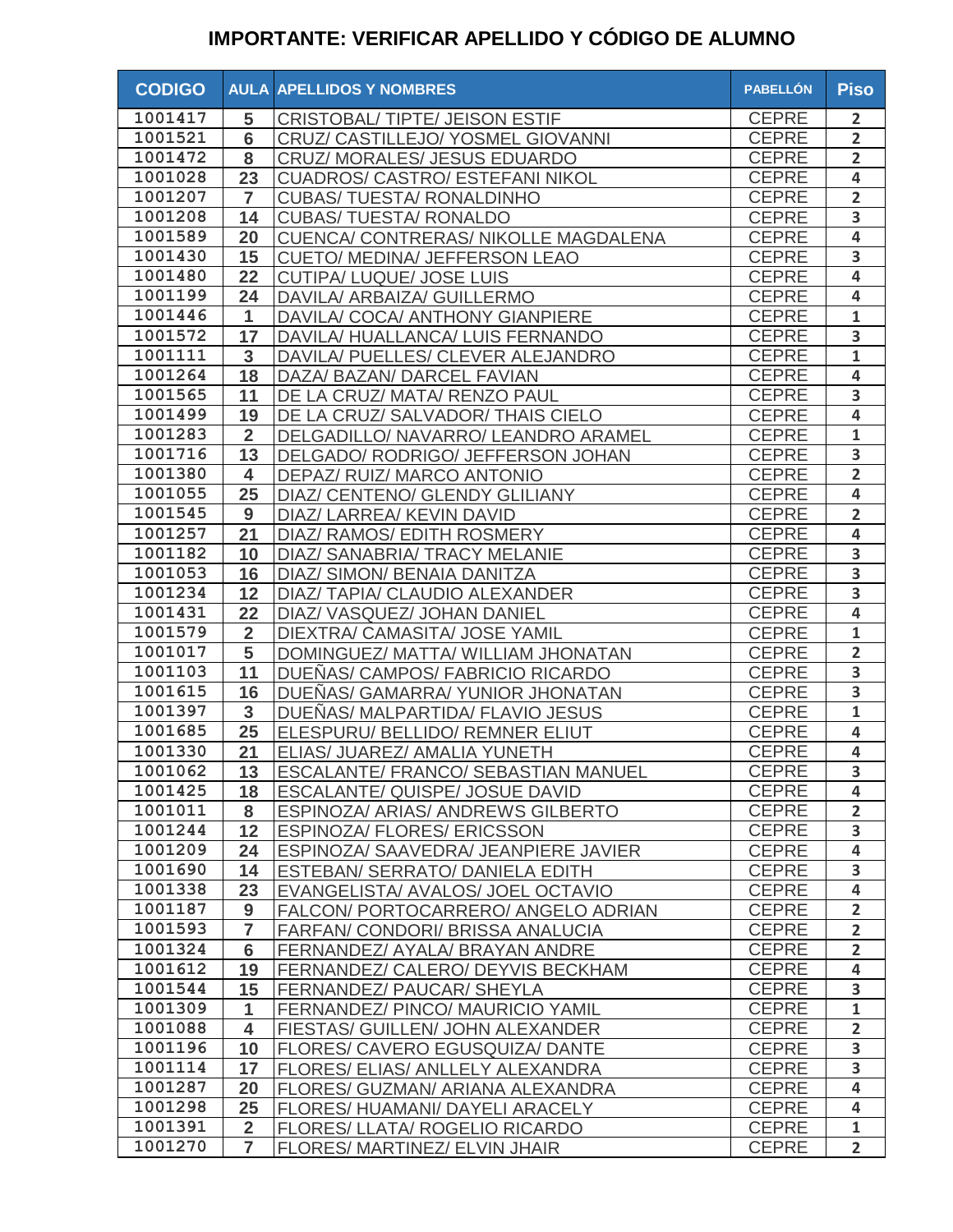| <b>CODIGO</b> |                      | <b>AULA APELLIDOS Y NOMBRES</b>                  | <b>PABELLÓN</b> | <b>Piso</b>             |
|---------------|----------------------|--------------------------------------------------|-----------------|-------------------------|
| 1001251       | 5                    | FLORES/ SANCHEZ/ JORGE ARMANDO                   | <b>CEPRE</b>    | $\overline{2}$          |
| 1001538       | 9                    | FRANCO/ PASHANASI/ CHRISTOPER ERNESTO            | <b>CEPRE</b>    | $\overline{2}$          |
| 1001674       | 18                   | FUENTES/ URBIZAGASTEGUI/ ALVARO ALEXANDER        | <b>CEPRE</b>    | 4                       |
| 1001650       | 21                   | GALARZA/ MAGUIÑA/ GENESIS GABRIELA               | <b>CEPRE</b>    | 4                       |
| 1001058       | 20                   | <b>GALVEZ/ CAPCHA/ HENDERSSON ELVER</b>          | <b>CEPRE</b>    | 4                       |
| 1001712       | $\mathbf 1$          | GAMBOA/ LOPEZ/ YAMILETTE ANDREA                  | <b>CEPRE</b>    | $\mathbf{1}$            |
| 1001166       | 24                   | GAMBOA/ VILCHEZ/ FERNANDO ELEAZAR                | <b>CEPRE</b>    | 4                       |
| 1001162       | 11                   | <b>GARCIA/ ARRIBASPLATA/ CARITO MABEL</b>        | <b>CEPRE</b>    | 3                       |
| 1001172       | 10                   | <b>GARCIA/ DIAS/ YERSON</b>                      | <b>CEPRE</b>    | 3                       |
| 1001533       | 14                   | GARCIA/ NUEVO/ MARTIN ALONSO                     | <b>CEPRE</b>    | 3                       |
| 1001597       | 12                   | <b>GASPAR/ BUJAICO/ JORGE ANTONIO</b>            | <b>CEPRE</b>    | 3                       |
| 1001294       | 13                   | <b>GASTELLO/ BARCO/ XIMENA LUCIA</b>             | <b>CEPRE</b>    | 3                       |
| 1001127       | 17                   | <b>GIRALDO/ MENA/ IVAN RODOLFO</b>               | <b>CEPRE</b>    | 3                       |
| 1001362       | 16                   | GOMEZ/ NARVAJA/ ARIANA GRYSSEL                   | <b>CEPRE</b>    | 3                       |
| 1001514       | $6\phantom{1}6$      | <b>GONZALES/ AGUIRRE/ ESTIFF BRYAN</b>           | <b>CEPRE</b>    | $\overline{2}$          |
| 1001643       | 23                   | <b>GONZALES/ BRICENO/ JEREMI ADRIANO</b>         | <b>CEPRE</b>    | 4                       |
| 1001536       | 8                    | <b>GONZALES/ LUQUE/ JOSELIN FIORELLA</b>         | <b>CEPRE</b>    | $\overline{2}$          |
| 1001428       | 15                   | GUARDAPUCLLA/ PEREZ/ JHOSELIN ARACELY            | <b>CEPRE</b>    | 3                       |
| 1001396       | $\overline{3}$       | <b>GUERRA/ CHINCHAY/ KERVIN LEONEL</b>           | <b>CEPRE</b>    | $\mathbf{1}$            |
| 1001170       | 22                   | GUERRA/ HUAMAN/ MAYTE ALEXANDRA                  | <b>CEPRE</b>    | $\overline{\mathbf{4}}$ |
| 1001422       | 19                   | <b>GUERRERO/ PENA/ LUIS GERMAN</b>               | <b>CEPRE</b>    | 4                       |
| 1001164       | 4                    | GUEVARA/ ARNERO/ JIMMY JARED                     | <b>CEPRE</b>    | $\overline{2}$          |
| 1001657       | $\overline{2}$       | <b>GUEVARA/ ESPINOZA/ SHIRLEY ESTHER</b>         | <b>CEPRE</b>    | $\mathbf{1}$            |
| 1001252       | 15                   | GUILLEN/ BUJAICO/ NICOLE VALENTINA               | <b>CEPRE</b>    | $\overline{\mathbf{3}}$ |
| 1001040       | 20                   | GUILLERMO/ AYALA/ FIORELLA NICOOL                | <b>CEPRE</b>    | $\overline{\mathbf{4}}$ |
| 1001119       | $\overline{7}$       | GUTIERREZ/ ASENCIOS/ ALEXANDER CONRADO           | <b>CEPRE</b>    | $\overline{2}$          |
| 1001194       | 18                   | <b>GUTIERREZ/ FAJARDO/ MATHIAS JESUS</b>         | <b>CEPRE</b>    | $\overline{\mathbf{4}}$ |
| 1001409       | 4                    | <b>GUTIERREZ/ POSADAS/ JANPOOL</b>               | <b>CEPRE</b>    | $\overline{2}$          |
| 1001576       | 5                    | <b>GUZMAN/ MARTINEZ/ MILAGROS DE LOS ANGELES</b> | <b>CEPRE</b>    | $\overline{2}$          |
| 1001070       | 19                   | GUZMAN/ MONDALGO/ KEVIN JACKSON RODRIGO          | <b>CEPRE</b>    | 4                       |
| 1001477       | 16                   | HANCCO/ NOEL/ AARON JAFET                        | <b>CEPRE</b>    | 3                       |
| 1001213       | 11                   | <b>HELLER/COBENAS/ ANDREA ROSE</b>               | <b>CEPRE</b>    | 3                       |
| 1001068       | 23                   | HERNANDEZ/ LOPEZ/ CARLOS DANIEL                  | <b>CEPRE</b>    | 4                       |
| 1001130       | $\blacktriangleleft$ | HERNANDEZ/ OLLAGUE/ FLAVIO MATIAS EMILIO         | CEPRE           | $\mathbf{1}$            |
| 1001120       | 12                   | HERRERA/ CHIRINOS/ ELVA MARIA ALDANA             | <b>CEPRE</b>    | 3                       |
| 1001398       | 9                    | HERRERA/ MINAYA/ ERICSSON SAMUEL                 | <b>CEPRE</b>    | $\overline{2}$          |
| 1001537       | 21                   | HERRERA/ PEDROZO/ RODRIGO GUILLERMO              | <b>CEPRE</b>    | 4                       |
| 1001621       | 24                   | HIDALGO/ GIRON/ JOSHUE RAPHAEL                   | <b>CEPRE</b>    | $\overline{\mathbf{4}}$ |
| 1001395       | 6                    | HILARES/ JULCA/ JUAN CARLOS                      | <b>CEPRE</b>    | $\overline{2}$          |
| 1001388       | 17                   | HILASACA/ COBEÑAS/ YURIKO JARUMI                 | <b>CEPRE</b>    | 3                       |
| 1001201       | 25                   | HUACAUSE/ CACNAHUARAY/ ERICK                     | <b>CEPRE</b>    | $\overline{\mathbf{4}}$ |
| 1001202       | $\overline{3}$       | HUACRE/ MENDOZA/ FERNANDO JOSUE VICTOR           | <b>CEPRE</b>    | $\mathbf{1}$            |
| 1001079       | 22                   | HUAILLAHUAMAN/ CARDENAS/ ZAHIR ALEJANDRO         | <b>CEPRE</b>    | 4                       |
| 1001596       | 14                   | HUAMAN/ FLORES/ NICOLLE BETSABE                  | <b>CEPRE</b>    | 3                       |
| 1001083       | 13                   | HUAMAN/HUAMAN/RICHARD FERNANDO                   | <b>CEPRE</b>    | $\overline{\mathbf{3}}$ |
| 1001091       | 10                   | HUAMAN/ SOTELO/ JOSE JULIAN                      | <b>CEPRE</b>    | $\overline{\mathbf{3}}$ |
| 1001523       | 8                    | HUAMAN/ SOTO/ ABIGAIL BELINDA                    | <b>CEPRE</b>    | $\overline{2}$          |
| 1001373       | 15                   | HUAMAN/VASQUEZ/ABEL ALDAYR                       | <b>CEPRE</b>    | $\overline{\mathbf{3}}$ |
| 1001419       | 20                   | HUAMANI/ MEDRANO/ FIORELLA ANDREA                | <b>CEPRE</b>    | $\overline{\mathbf{4}}$ |
| 1001516       | 9                    | HUANACCHIRI/ LEIVA/ MARIA ESTEFANY               | <b>CEPRE</b>    | $\overline{2}$          |
| 1001447       | $\overline{7}$       | HUANCA/ CONDORI/ JENNY JEANET                    | <b>CEPRE</b>    | $\overline{2}$          |
| 1001475       | 19                   | HUANCAHUARE/ TAYPE/ SARAI                        | <b>CEPRE</b>    | $\overline{\mathbf{4}}$ |
| 1001090       | 21                   | HUANCAPAZA/ MOLLEAPAZA/ YORLENI CITLALY          | <b>CEPRE</b>    | 4                       |
|               |                      |                                                  |                 |                         |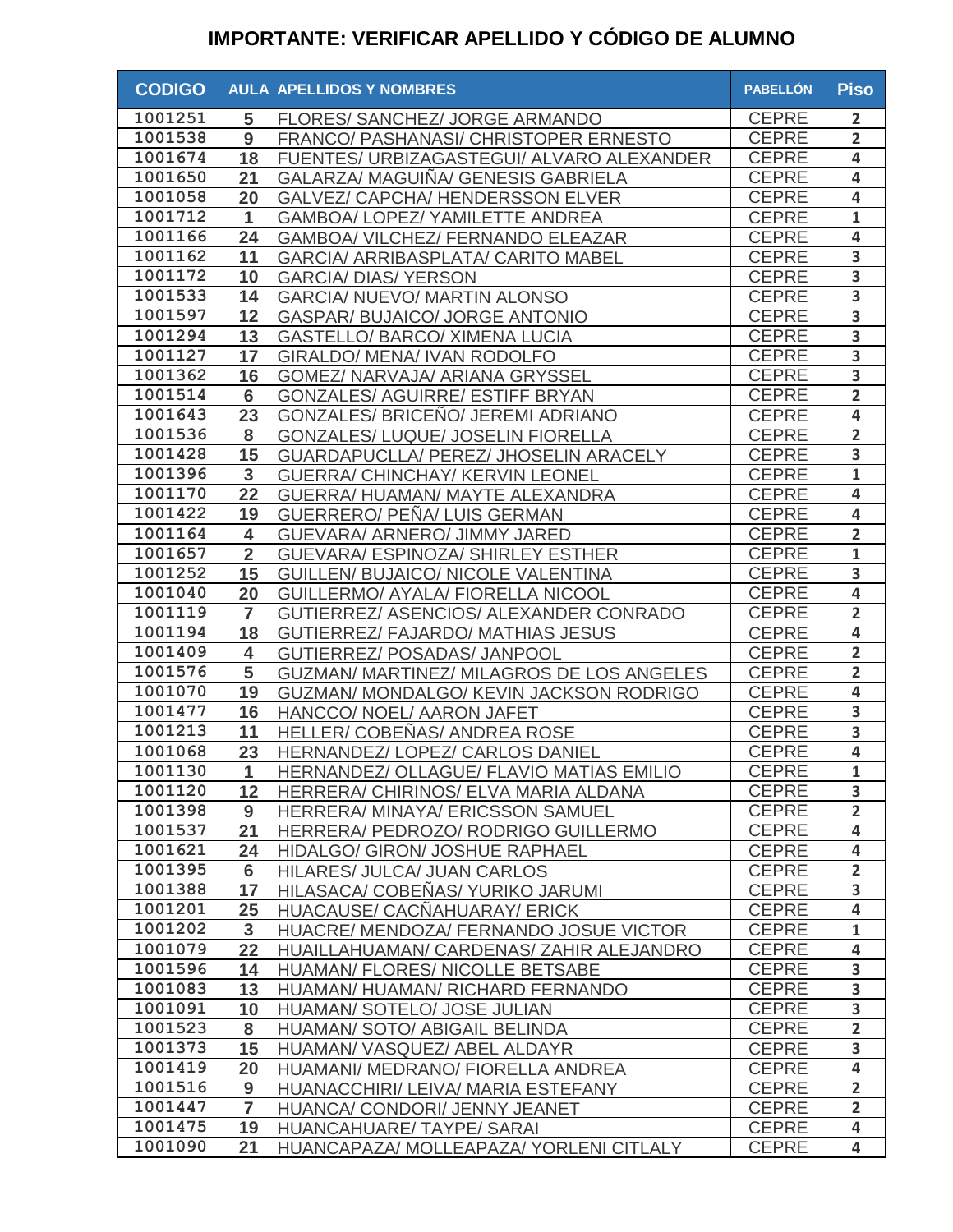| 1001510<br><b>CEPRE</b><br>11<br>3<br>HUANILO/ SUCLUPE/ BENJAMIN RAUL DAVID<br><b>CEPRE</b><br>1001382<br>4<br>22<br>HUANUCO/ DEPAZ/ BELU MARGARITA<br>3<br>1001633<br><b>CEPRE</b><br>10<br>HUARACA/ ZAMUDIO/ KARLA LEONELA<br>$\overline{2}$<br>1001706<br>5<br><b>CEPRE</b><br>HUASCO/ RODRIGUEZ/ JESUS YMANOL PAOLO<br>1001134<br><b>CEPRE</b><br>$\overline{\mathbf{2}}$<br>4<br>HUAYMACARI/ RIVAS/ OLIVER RENE<br>$\overline{\mathbf{3}}$<br>12<br>1001310<br><b>CEPRE</b><br>IGNACIO/ RAMOS/ GERALDINE RUBY<br>$\overline{\mathbf{3}}$<br>1001560<br>17<br><b>CEPRE</b><br>INCA/HUIMAN/JOAQUIN SANTIAGO<br>$\overline{\mathbf{4}}$<br>1001677<br><b>CEPRE</b><br>24<br>ISUIZA/ SANCHEZ/ FABIAN DANIEL<br>$\overline{\mathbf{1}}$<br>1001116<br>$\mathbf{1}$<br><b>CEPRE</b><br>IZAGUIRRE/ GUARDAMINO/ PIERO ALEXANDER<br>$\overline{\mathbf{3}}$<br>1001355<br>16<br><b>CEPRE</b><br><b>JAIMES/ TRUJILLO/ MIRIAN YOMIRA</b><br>$\overline{\mathbf{3}}$<br>1001504<br><b>CEPRE</b><br>14<br><b>JAIMES/ VALERIO/ GIANELLA LUCIA</b><br>$\overline{\mathbf{3}}$<br>1001474<br>13<br><b>CEPRE</b><br>JARA/ CARDENAS/ DYLAN<br>$\overline{2}$<br>1001552<br><b>CEPRE</b><br>$6\phantom{1}$<br>JARA/ MOSQUERA/ IVAN DIEGO<br>1001347<br>3<br><b>CEPRE</b><br>$\mathbf{1}$<br>JARA/ ORMEÑO/ FABIANA DEL VALLE<br>$\overline{2}$<br>1001588<br>$\mathbf{1}$<br><b>CEPRE</b><br>JERONIMO/ MUÑANTE/ GLORIA ELIZABETH<br>1001399<br>18<br><b>CEPRE</b><br>4<br><b>JESUS/ CASTILLO/ ADOLFO FRANKLIN</b><br>$\overline{\mathbf{2}}$<br>1001390<br>8<br><b>CEPRE</b><br>JIMENEZ/ BORJA/ CESAR ENRIQUE<br>1001267<br><b>CEPRE</b><br>4<br>23<br><b>JIMENEZ/ GONZALES/ ANGELA MILAGROS</b><br>$\overline{\mathbf{4}}$<br>1001371<br>25<br>JIMENEZ/ NINGLE/ MICHAEL DONALD<br><b>CEPRE</b><br>3<br>1001548<br>16<br>JOYA/ MORENO/ DIEGO MANUEL<br><b>CEPRE</b><br>3<br>1001179<br>15<br><b>CEPRE</b><br>JUAREZ/ GARAY/ ANTONY JUSTO<br>$\overline{2}$<br>1001659<br>LA ROSA/ CHAVEZ/ MYCHAEL JARED<br><b>CEPRE</b><br>9<br>3<br>1001692<br>11<br>LANDA/ POLO/ SABRINA SOFIA<br><b>CEPRE</b><br>1001703<br>4<br>24<br>LAPA/ SAAVEDRA/ ANGIE LEONOR<br><b>CEPRE</b><br>1001038<br>4<br>23<br><b>CEPRE</b><br>LAPAS/ MORENO/ DIEGO ALONSO<br>1001359<br>3<br>$\mathbf{1}$<br><b>CEPRE</b><br>LARA/ CONDORI/ RENZO ENRIQUE<br>1001546<br><b>CEPRE</b><br>1<br>$\mathbf{1}$<br><b>LARREA/TISNADO/JEANPIER</b><br>1001006<br>$\overline{2}$<br><b>CEPRE</b><br>4<br>LEANO/ VASQUEZ/ ALVARO PAOLO<br>1001316<br><b>CEPRE</b><br>17<br>3<br>LEDESMA/HUAYAN/ALEJANDRO<br>5<br><b>CEPRE</b><br>$\overline{2}$<br>1001660<br>LEGUIA/ CHANG/ LOURDES TERESA<br>$\overline{2}$<br>$\mathbf{1}$<br>1001192<br><b>CEPRE</b><br>LENGUA/ ESPINOZA/ MAYKEL AIMAR<br>12<br>$\overline{\mathbf{3}}$<br>1001015<br><b>CEPRE</b><br>LEON/ BONIFACIO/ ALOIS ELISEO<br><b>CEPRE</b><br>$\overline{\mathbf{4}}$<br>1001484<br>LEON/ CAYO/ MARICIELO RUBI<br>20<br>LEON/DOMINGUEZ/PIERO ALESSANDRO<br><b>CEPRE</b><br>$\overline{2}$<br>1001156<br>8<br>$\overline{\mathbf{3}}$<br>1001365<br><b>CEPRE</b><br>14<br>LEON/ GARCIA/ SANDRA ISABEL NATALIA<br>4<br>1001158<br>25<br><b>CEPRE</b><br>LEON/ HUAMAN/ MADELINE ANGELINA<br>1001542<br><b>CEPRE</b><br>21<br>4<br>LEON/VITANCIO/JOSE FERNANDO<br>1001045<br>$\overline{2}$<br>$\overline{7}$<br><b>CEPRE</b><br>LEU/ QUISPE/ ARIANA ALEXANDRA<br>1001528<br>$6\phantom{1}$<br>$\overline{2}$<br><b>CEPRE</b><br>LEZAMA/ ROA/ YAMILE DEL CARMEN<br>1001485<br>3<br>10<br><b>CEPRE</b><br>LIMAY/ PEREZ/ CESAR MIGUEL<br>1001131<br>4<br>22<br><b>CEPRE</b><br>LLAUCE/ CAJUSOL/ ANA MARIA<br>1001402<br><b>CEPRE</b><br>$\overline{\mathbf{3}}$<br>13<br>LLOCCLLA/ JIMENEZ/ JEFFERSON ELVIS<br>1001363<br><b>CEPRE</b><br>19<br>$\overline{\mathbf{4}}$<br>LLOCYA/ CCUECCA/ MELANIE LUCERO<br>1001467<br><b>CEPRE</b><br>18<br>4<br>LOARTE/ HUAMAN/ VLADIMIR DEL PIERO<br>1001358<br>22<br>LOAYZA/ CENTENO/ MILAGROS STEPHANIE<br><b>CEPRE</b><br>4<br>1001470<br><b>CEPRE</b><br>$\mathbf{1}$<br>$\overline{2}$<br>LONGUI/ ALBURQUERQUE/ ALDO ZAHIR<br>1001300<br>4<br>20<br><b>CEPRE</b><br>LOO/ ROJAS/ JOSE LUIS<br>3<br>1001282<br><b>CEPRE</b><br>16<br>LOPEZ/ CORDOVA/ KATHERINE ALEJANDRA<br>$\overline{\mathbf{4}}$<br>1001245<br>19<br>LOPEZ/ MENDOZA/ LUANA PIERINA<br><b>CEPRE</b><br>25<br>1001656<br><b>CEPRE</b><br>4<br>LOY/ MONTENEGRO/ MILAGROS GLEIN<br>1001279<br>3<br>10<br><b>CEPRE</b><br>LUCIO/ MONTALVO/ MEDALI SARAHI<br>1001661<br><b>CEPRE</b><br>$\mathbf{1}$<br>3<br>LUDENA/ FLORES/ PABLO BENJAMIN<br>1001647<br>23<br><b>CEPRE</b><br>LUJAN/ QUISPE/ AMY SAMIRA<br>4 | <b>CODIGO</b> | <b>AULA APELLIDOS Y NOMBRES</b> | <b>PABELLÓN</b> | <b>Piso</b> |
|----------------------------------------------------------------------------------------------------------------------------------------------------------------------------------------------------------------------------------------------------------------------------------------------------------------------------------------------------------------------------------------------------------------------------------------------------------------------------------------------------------------------------------------------------------------------------------------------------------------------------------------------------------------------------------------------------------------------------------------------------------------------------------------------------------------------------------------------------------------------------------------------------------------------------------------------------------------------------------------------------------------------------------------------------------------------------------------------------------------------------------------------------------------------------------------------------------------------------------------------------------------------------------------------------------------------------------------------------------------------------------------------------------------------------------------------------------------------------------------------------------------------------------------------------------------------------------------------------------------------------------------------------------------------------------------------------------------------------------------------------------------------------------------------------------------------------------------------------------------------------------------------------------------------------------------------------------------------------------------------------------------------------------------------------------------------------------------------------------------------------------------------------------------------------------------------------------------------------------------------------------------------------------------------------------------------------------------------------------------------------------------------------------------------------------------------------------------------------------------------------------------------------------------------------------------------------------------------------------------------------------------------------------------------------------------------------------------------------------------------------------------------------------------------------------------------------------------------------------------------------------------------------------------------------------------------------------------------------------------------------------------------------------------------------------------------------------------------------------------------------------------------------------------------------------------------------------------------------------------------------------------------------------------------------------------------------------------------------------------------------------------------------------------------------------------------------------------------------------------------------------------------------------------------------------------------------------------------------------------------------------------------------------------------------------------------------------------------------------------------------------------------------------------------------------------------------------------------------------------------------------------------------------------------------------------------------------------------------------------------------------------------------------------------------------------------------------------------------------------------------------------------------------------------------------------------------------------------------------------------------------------------------------------------------------------------------------------------------------------------------------------------------------------------------------------------------------------------------------------------------------------------------------------------------------------------------------------------------------------------|---------------|---------------------------------|-----------------|-------------|
|                                                                                                                                                                                                                                                                                                                                                                                                                                                                                                                                                                                                                                                                                                                                                                                                                                                                                                                                                                                                                                                                                                                                                                                                                                                                                                                                                                                                                                                                                                                                                                                                                                                                                                                                                                                                                                                                                                                                                                                                                                                                                                                                                                                                                                                                                                                                                                                                                                                                                                                                                                                                                                                                                                                                                                                                                                                                                                                                                                                                                                                                                                                                                                                                                                                                                                                                                                                                                                                                                                                                                                                                                                                                                                                                                                                                                                                                                                                                                                                                                                                                                                                                                                                                                                                                                                                                                                                                                                                                                                                                                                                                                      |               |                                 |                 |             |
|                                                                                                                                                                                                                                                                                                                                                                                                                                                                                                                                                                                                                                                                                                                                                                                                                                                                                                                                                                                                                                                                                                                                                                                                                                                                                                                                                                                                                                                                                                                                                                                                                                                                                                                                                                                                                                                                                                                                                                                                                                                                                                                                                                                                                                                                                                                                                                                                                                                                                                                                                                                                                                                                                                                                                                                                                                                                                                                                                                                                                                                                                                                                                                                                                                                                                                                                                                                                                                                                                                                                                                                                                                                                                                                                                                                                                                                                                                                                                                                                                                                                                                                                                                                                                                                                                                                                                                                                                                                                                                                                                                                                                      |               |                                 |                 |             |
|                                                                                                                                                                                                                                                                                                                                                                                                                                                                                                                                                                                                                                                                                                                                                                                                                                                                                                                                                                                                                                                                                                                                                                                                                                                                                                                                                                                                                                                                                                                                                                                                                                                                                                                                                                                                                                                                                                                                                                                                                                                                                                                                                                                                                                                                                                                                                                                                                                                                                                                                                                                                                                                                                                                                                                                                                                                                                                                                                                                                                                                                                                                                                                                                                                                                                                                                                                                                                                                                                                                                                                                                                                                                                                                                                                                                                                                                                                                                                                                                                                                                                                                                                                                                                                                                                                                                                                                                                                                                                                                                                                                                                      |               |                                 |                 |             |
|                                                                                                                                                                                                                                                                                                                                                                                                                                                                                                                                                                                                                                                                                                                                                                                                                                                                                                                                                                                                                                                                                                                                                                                                                                                                                                                                                                                                                                                                                                                                                                                                                                                                                                                                                                                                                                                                                                                                                                                                                                                                                                                                                                                                                                                                                                                                                                                                                                                                                                                                                                                                                                                                                                                                                                                                                                                                                                                                                                                                                                                                                                                                                                                                                                                                                                                                                                                                                                                                                                                                                                                                                                                                                                                                                                                                                                                                                                                                                                                                                                                                                                                                                                                                                                                                                                                                                                                                                                                                                                                                                                                                                      |               |                                 |                 |             |
|                                                                                                                                                                                                                                                                                                                                                                                                                                                                                                                                                                                                                                                                                                                                                                                                                                                                                                                                                                                                                                                                                                                                                                                                                                                                                                                                                                                                                                                                                                                                                                                                                                                                                                                                                                                                                                                                                                                                                                                                                                                                                                                                                                                                                                                                                                                                                                                                                                                                                                                                                                                                                                                                                                                                                                                                                                                                                                                                                                                                                                                                                                                                                                                                                                                                                                                                                                                                                                                                                                                                                                                                                                                                                                                                                                                                                                                                                                                                                                                                                                                                                                                                                                                                                                                                                                                                                                                                                                                                                                                                                                                                                      |               |                                 |                 |             |
|                                                                                                                                                                                                                                                                                                                                                                                                                                                                                                                                                                                                                                                                                                                                                                                                                                                                                                                                                                                                                                                                                                                                                                                                                                                                                                                                                                                                                                                                                                                                                                                                                                                                                                                                                                                                                                                                                                                                                                                                                                                                                                                                                                                                                                                                                                                                                                                                                                                                                                                                                                                                                                                                                                                                                                                                                                                                                                                                                                                                                                                                                                                                                                                                                                                                                                                                                                                                                                                                                                                                                                                                                                                                                                                                                                                                                                                                                                                                                                                                                                                                                                                                                                                                                                                                                                                                                                                                                                                                                                                                                                                                                      |               |                                 |                 |             |
|                                                                                                                                                                                                                                                                                                                                                                                                                                                                                                                                                                                                                                                                                                                                                                                                                                                                                                                                                                                                                                                                                                                                                                                                                                                                                                                                                                                                                                                                                                                                                                                                                                                                                                                                                                                                                                                                                                                                                                                                                                                                                                                                                                                                                                                                                                                                                                                                                                                                                                                                                                                                                                                                                                                                                                                                                                                                                                                                                                                                                                                                                                                                                                                                                                                                                                                                                                                                                                                                                                                                                                                                                                                                                                                                                                                                                                                                                                                                                                                                                                                                                                                                                                                                                                                                                                                                                                                                                                                                                                                                                                                                                      |               |                                 |                 |             |
|                                                                                                                                                                                                                                                                                                                                                                                                                                                                                                                                                                                                                                                                                                                                                                                                                                                                                                                                                                                                                                                                                                                                                                                                                                                                                                                                                                                                                                                                                                                                                                                                                                                                                                                                                                                                                                                                                                                                                                                                                                                                                                                                                                                                                                                                                                                                                                                                                                                                                                                                                                                                                                                                                                                                                                                                                                                                                                                                                                                                                                                                                                                                                                                                                                                                                                                                                                                                                                                                                                                                                                                                                                                                                                                                                                                                                                                                                                                                                                                                                                                                                                                                                                                                                                                                                                                                                                                                                                                                                                                                                                                                                      |               |                                 |                 |             |
|                                                                                                                                                                                                                                                                                                                                                                                                                                                                                                                                                                                                                                                                                                                                                                                                                                                                                                                                                                                                                                                                                                                                                                                                                                                                                                                                                                                                                                                                                                                                                                                                                                                                                                                                                                                                                                                                                                                                                                                                                                                                                                                                                                                                                                                                                                                                                                                                                                                                                                                                                                                                                                                                                                                                                                                                                                                                                                                                                                                                                                                                                                                                                                                                                                                                                                                                                                                                                                                                                                                                                                                                                                                                                                                                                                                                                                                                                                                                                                                                                                                                                                                                                                                                                                                                                                                                                                                                                                                                                                                                                                                                                      |               |                                 |                 |             |
|                                                                                                                                                                                                                                                                                                                                                                                                                                                                                                                                                                                                                                                                                                                                                                                                                                                                                                                                                                                                                                                                                                                                                                                                                                                                                                                                                                                                                                                                                                                                                                                                                                                                                                                                                                                                                                                                                                                                                                                                                                                                                                                                                                                                                                                                                                                                                                                                                                                                                                                                                                                                                                                                                                                                                                                                                                                                                                                                                                                                                                                                                                                                                                                                                                                                                                                                                                                                                                                                                                                                                                                                                                                                                                                                                                                                                                                                                                                                                                                                                                                                                                                                                                                                                                                                                                                                                                                                                                                                                                                                                                                                                      |               |                                 |                 |             |
|                                                                                                                                                                                                                                                                                                                                                                                                                                                                                                                                                                                                                                                                                                                                                                                                                                                                                                                                                                                                                                                                                                                                                                                                                                                                                                                                                                                                                                                                                                                                                                                                                                                                                                                                                                                                                                                                                                                                                                                                                                                                                                                                                                                                                                                                                                                                                                                                                                                                                                                                                                                                                                                                                                                                                                                                                                                                                                                                                                                                                                                                                                                                                                                                                                                                                                                                                                                                                                                                                                                                                                                                                                                                                                                                                                                                                                                                                                                                                                                                                                                                                                                                                                                                                                                                                                                                                                                                                                                                                                                                                                                                                      |               |                                 |                 |             |
|                                                                                                                                                                                                                                                                                                                                                                                                                                                                                                                                                                                                                                                                                                                                                                                                                                                                                                                                                                                                                                                                                                                                                                                                                                                                                                                                                                                                                                                                                                                                                                                                                                                                                                                                                                                                                                                                                                                                                                                                                                                                                                                                                                                                                                                                                                                                                                                                                                                                                                                                                                                                                                                                                                                                                                                                                                                                                                                                                                                                                                                                                                                                                                                                                                                                                                                                                                                                                                                                                                                                                                                                                                                                                                                                                                                                                                                                                                                                                                                                                                                                                                                                                                                                                                                                                                                                                                                                                                                                                                                                                                                                                      |               |                                 |                 |             |
|                                                                                                                                                                                                                                                                                                                                                                                                                                                                                                                                                                                                                                                                                                                                                                                                                                                                                                                                                                                                                                                                                                                                                                                                                                                                                                                                                                                                                                                                                                                                                                                                                                                                                                                                                                                                                                                                                                                                                                                                                                                                                                                                                                                                                                                                                                                                                                                                                                                                                                                                                                                                                                                                                                                                                                                                                                                                                                                                                                                                                                                                                                                                                                                                                                                                                                                                                                                                                                                                                                                                                                                                                                                                                                                                                                                                                                                                                                                                                                                                                                                                                                                                                                                                                                                                                                                                                                                                                                                                                                                                                                                                                      |               |                                 |                 |             |
|                                                                                                                                                                                                                                                                                                                                                                                                                                                                                                                                                                                                                                                                                                                                                                                                                                                                                                                                                                                                                                                                                                                                                                                                                                                                                                                                                                                                                                                                                                                                                                                                                                                                                                                                                                                                                                                                                                                                                                                                                                                                                                                                                                                                                                                                                                                                                                                                                                                                                                                                                                                                                                                                                                                                                                                                                                                                                                                                                                                                                                                                                                                                                                                                                                                                                                                                                                                                                                                                                                                                                                                                                                                                                                                                                                                                                                                                                                                                                                                                                                                                                                                                                                                                                                                                                                                                                                                                                                                                                                                                                                                                                      |               |                                 |                 |             |
|                                                                                                                                                                                                                                                                                                                                                                                                                                                                                                                                                                                                                                                                                                                                                                                                                                                                                                                                                                                                                                                                                                                                                                                                                                                                                                                                                                                                                                                                                                                                                                                                                                                                                                                                                                                                                                                                                                                                                                                                                                                                                                                                                                                                                                                                                                                                                                                                                                                                                                                                                                                                                                                                                                                                                                                                                                                                                                                                                                                                                                                                                                                                                                                                                                                                                                                                                                                                                                                                                                                                                                                                                                                                                                                                                                                                                                                                                                                                                                                                                                                                                                                                                                                                                                                                                                                                                                                                                                                                                                                                                                                                                      |               |                                 |                 |             |
|                                                                                                                                                                                                                                                                                                                                                                                                                                                                                                                                                                                                                                                                                                                                                                                                                                                                                                                                                                                                                                                                                                                                                                                                                                                                                                                                                                                                                                                                                                                                                                                                                                                                                                                                                                                                                                                                                                                                                                                                                                                                                                                                                                                                                                                                                                                                                                                                                                                                                                                                                                                                                                                                                                                                                                                                                                                                                                                                                                                                                                                                                                                                                                                                                                                                                                                                                                                                                                                                                                                                                                                                                                                                                                                                                                                                                                                                                                                                                                                                                                                                                                                                                                                                                                                                                                                                                                                                                                                                                                                                                                                                                      |               |                                 |                 |             |
|                                                                                                                                                                                                                                                                                                                                                                                                                                                                                                                                                                                                                                                                                                                                                                                                                                                                                                                                                                                                                                                                                                                                                                                                                                                                                                                                                                                                                                                                                                                                                                                                                                                                                                                                                                                                                                                                                                                                                                                                                                                                                                                                                                                                                                                                                                                                                                                                                                                                                                                                                                                                                                                                                                                                                                                                                                                                                                                                                                                                                                                                                                                                                                                                                                                                                                                                                                                                                                                                                                                                                                                                                                                                                                                                                                                                                                                                                                                                                                                                                                                                                                                                                                                                                                                                                                                                                                                                                                                                                                                                                                                                                      |               |                                 |                 |             |
|                                                                                                                                                                                                                                                                                                                                                                                                                                                                                                                                                                                                                                                                                                                                                                                                                                                                                                                                                                                                                                                                                                                                                                                                                                                                                                                                                                                                                                                                                                                                                                                                                                                                                                                                                                                                                                                                                                                                                                                                                                                                                                                                                                                                                                                                                                                                                                                                                                                                                                                                                                                                                                                                                                                                                                                                                                                                                                                                                                                                                                                                                                                                                                                                                                                                                                                                                                                                                                                                                                                                                                                                                                                                                                                                                                                                                                                                                                                                                                                                                                                                                                                                                                                                                                                                                                                                                                                                                                                                                                                                                                                                                      |               |                                 |                 |             |
|                                                                                                                                                                                                                                                                                                                                                                                                                                                                                                                                                                                                                                                                                                                                                                                                                                                                                                                                                                                                                                                                                                                                                                                                                                                                                                                                                                                                                                                                                                                                                                                                                                                                                                                                                                                                                                                                                                                                                                                                                                                                                                                                                                                                                                                                                                                                                                                                                                                                                                                                                                                                                                                                                                                                                                                                                                                                                                                                                                                                                                                                                                                                                                                                                                                                                                                                                                                                                                                                                                                                                                                                                                                                                                                                                                                                                                                                                                                                                                                                                                                                                                                                                                                                                                                                                                                                                                                                                                                                                                                                                                                                                      |               |                                 |                 |             |
|                                                                                                                                                                                                                                                                                                                                                                                                                                                                                                                                                                                                                                                                                                                                                                                                                                                                                                                                                                                                                                                                                                                                                                                                                                                                                                                                                                                                                                                                                                                                                                                                                                                                                                                                                                                                                                                                                                                                                                                                                                                                                                                                                                                                                                                                                                                                                                                                                                                                                                                                                                                                                                                                                                                                                                                                                                                                                                                                                                                                                                                                                                                                                                                                                                                                                                                                                                                                                                                                                                                                                                                                                                                                                                                                                                                                                                                                                                                                                                                                                                                                                                                                                                                                                                                                                                                                                                                                                                                                                                                                                                                                                      |               |                                 |                 |             |
|                                                                                                                                                                                                                                                                                                                                                                                                                                                                                                                                                                                                                                                                                                                                                                                                                                                                                                                                                                                                                                                                                                                                                                                                                                                                                                                                                                                                                                                                                                                                                                                                                                                                                                                                                                                                                                                                                                                                                                                                                                                                                                                                                                                                                                                                                                                                                                                                                                                                                                                                                                                                                                                                                                                                                                                                                                                                                                                                                                                                                                                                                                                                                                                                                                                                                                                                                                                                                                                                                                                                                                                                                                                                                                                                                                                                                                                                                                                                                                                                                                                                                                                                                                                                                                                                                                                                                                                                                                                                                                                                                                                                                      |               |                                 |                 |             |
|                                                                                                                                                                                                                                                                                                                                                                                                                                                                                                                                                                                                                                                                                                                                                                                                                                                                                                                                                                                                                                                                                                                                                                                                                                                                                                                                                                                                                                                                                                                                                                                                                                                                                                                                                                                                                                                                                                                                                                                                                                                                                                                                                                                                                                                                                                                                                                                                                                                                                                                                                                                                                                                                                                                                                                                                                                                                                                                                                                                                                                                                                                                                                                                                                                                                                                                                                                                                                                                                                                                                                                                                                                                                                                                                                                                                                                                                                                                                                                                                                                                                                                                                                                                                                                                                                                                                                                                                                                                                                                                                                                                                                      |               |                                 |                 |             |
|                                                                                                                                                                                                                                                                                                                                                                                                                                                                                                                                                                                                                                                                                                                                                                                                                                                                                                                                                                                                                                                                                                                                                                                                                                                                                                                                                                                                                                                                                                                                                                                                                                                                                                                                                                                                                                                                                                                                                                                                                                                                                                                                                                                                                                                                                                                                                                                                                                                                                                                                                                                                                                                                                                                                                                                                                                                                                                                                                                                                                                                                                                                                                                                                                                                                                                                                                                                                                                                                                                                                                                                                                                                                                                                                                                                                                                                                                                                                                                                                                                                                                                                                                                                                                                                                                                                                                                                                                                                                                                                                                                                                                      |               |                                 |                 |             |
|                                                                                                                                                                                                                                                                                                                                                                                                                                                                                                                                                                                                                                                                                                                                                                                                                                                                                                                                                                                                                                                                                                                                                                                                                                                                                                                                                                                                                                                                                                                                                                                                                                                                                                                                                                                                                                                                                                                                                                                                                                                                                                                                                                                                                                                                                                                                                                                                                                                                                                                                                                                                                                                                                                                                                                                                                                                                                                                                                                                                                                                                                                                                                                                                                                                                                                                                                                                                                                                                                                                                                                                                                                                                                                                                                                                                                                                                                                                                                                                                                                                                                                                                                                                                                                                                                                                                                                                                                                                                                                                                                                                                                      |               |                                 |                 |             |
|                                                                                                                                                                                                                                                                                                                                                                                                                                                                                                                                                                                                                                                                                                                                                                                                                                                                                                                                                                                                                                                                                                                                                                                                                                                                                                                                                                                                                                                                                                                                                                                                                                                                                                                                                                                                                                                                                                                                                                                                                                                                                                                                                                                                                                                                                                                                                                                                                                                                                                                                                                                                                                                                                                                                                                                                                                                                                                                                                                                                                                                                                                                                                                                                                                                                                                                                                                                                                                                                                                                                                                                                                                                                                                                                                                                                                                                                                                                                                                                                                                                                                                                                                                                                                                                                                                                                                                                                                                                                                                                                                                                                                      |               |                                 |                 |             |
|                                                                                                                                                                                                                                                                                                                                                                                                                                                                                                                                                                                                                                                                                                                                                                                                                                                                                                                                                                                                                                                                                                                                                                                                                                                                                                                                                                                                                                                                                                                                                                                                                                                                                                                                                                                                                                                                                                                                                                                                                                                                                                                                                                                                                                                                                                                                                                                                                                                                                                                                                                                                                                                                                                                                                                                                                                                                                                                                                                                                                                                                                                                                                                                                                                                                                                                                                                                                                                                                                                                                                                                                                                                                                                                                                                                                                                                                                                                                                                                                                                                                                                                                                                                                                                                                                                                                                                                                                                                                                                                                                                                                                      |               |                                 |                 |             |
|                                                                                                                                                                                                                                                                                                                                                                                                                                                                                                                                                                                                                                                                                                                                                                                                                                                                                                                                                                                                                                                                                                                                                                                                                                                                                                                                                                                                                                                                                                                                                                                                                                                                                                                                                                                                                                                                                                                                                                                                                                                                                                                                                                                                                                                                                                                                                                                                                                                                                                                                                                                                                                                                                                                                                                                                                                                                                                                                                                                                                                                                                                                                                                                                                                                                                                                                                                                                                                                                                                                                                                                                                                                                                                                                                                                                                                                                                                                                                                                                                                                                                                                                                                                                                                                                                                                                                                                                                                                                                                                                                                                                                      |               |                                 |                 |             |
|                                                                                                                                                                                                                                                                                                                                                                                                                                                                                                                                                                                                                                                                                                                                                                                                                                                                                                                                                                                                                                                                                                                                                                                                                                                                                                                                                                                                                                                                                                                                                                                                                                                                                                                                                                                                                                                                                                                                                                                                                                                                                                                                                                                                                                                                                                                                                                                                                                                                                                                                                                                                                                                                                                                                                                                                                                                                                                                                                                                                                                                                                                                                                                                                                                                                                                                                                                                                                                                                                                                                                                                                                                                                                                                                                                                                                                                                                                                                                                                                                                                                                                                                                                                                                                                                                                                                                                                                                                                                                                                                                                                                                      |               |                                 |                 |             |
|                                                                                                                                                                                                                                                                                                                                                                                                                                                                                                                                                                                                                                                                                                                                                                                                                                                                                                                                                                                                                                                                                                                                                                                                                                                                                                                                                                                                                                                                                                                                                                                                                                                                                                                                                                                                                                                                                                                                                                                                                                                                                                                                                                                                                                                                                                                                                                                                                                                                                                                                                                                                                                                                                                                                                                                                                                                                                                                                                                                                                                                                                                                                                                                                                                                                                                                                                                                                                                                                                                                                                                                                                                                                                                                                                                                                                                                                                                                                                                                                                                                                                                                                                                                                                                                                                                                                                                                                                                                                                                                                                                                                                      |               |                                 |                 |             |
|                                                                                                                                                                                                                                                                                                                                                                                                                                                                                                                                                                                                                                                                                                                                                                                                                                                                                                                                                                                                                                                                                                                                                                                                                                                                                                                                                                                                                                                                                                                                                                                                                                                                                                                                                                                                                                                                                                                                                                                                                                                                                                                                                                                                                                                                                                                                                                                                                                                                                                                                                                                                                                                                                                                                                                                                                                                                                                                                                                                                                                                                                                                                                                                                                                                                                                                                                                                                                                                                                                                                                                                                                                                                                                                                                                                                                                                                                                                                                                                                                                                                                                                                                                                                                                                                                                                                                                                                                                                                                                                                                                                                                      |               |                                 |                 |             |
|                                                                                                                                                                                                                                                                                                                                                                                                                                                                                                                                                                                                                                                                                                                                                                                                                                                                                                                                                                                                                                                                                                                                                                                                                                                                                                                                                                                                                                                                                                                                                                                                                                                                                                                                                                                                                                                                                                                                                                                                                                                                                                                                                                                                                                                                                                                                                                                                                                                                                                                                                                                                                                                                                                                                                                                                                                                                                                                                                                                                                                                                                                                                                                                                                                                                                                                                                                                                                                                                                                                                                                                                                                                                                                                                                                                                                                                                                                                                                                                                                                                                                                                                                                                                                                                                                                                                                                                                                                                                                                                                                                                                                      |               |                                 |                 |             |
|                                                                                                                                                                                                                                                                                                                                                                                                                                                                                                                                                                                                                                                                                                                                                                                                                                                                                                                                                                                                                                                                                                                                                                                                                                                                                                                                                                                                                                                                                                                                                                                                                                                                                                                                                                                                                                                                                                                                                                                                                                                                                                                                                                                                                                                                                                                                                                                                                                                                                                                                                                                                                                                                                                                                                                                                                                                                                                                                                                                                                                                                                                                                                                                                                                                                                                                                                                                                                                                                                                                                                                                                                                                                                                                                                                                                                                                                                                                                                                                                                                                                                                                                                                                                                                                                                                                                                                                                                                                                                                                                                                                                                      |               |                                 |                 |             |
|                                                                                                                                                                                                                                                                                                                                                                                                                                                                                                                                                                                                                                                                                                                                                                                                                                                                                                                                                                                                                                                                                                                                                                                                                                                                                                                                                                                                                                                                                                                                                                                                                                                                                                                                                                                                                                                                                                                                                                                                                                                                                                                                                                                                                                                                                                                                                                                                                                                                                                                                                                                                                                                                                                                                                                                                                                                                                                                                                                                                                                                                                                                                                                                                                                                                                                                                                                                                                                                                                                                                                                                                                                                                                                                                                                                                                                                                                                                                                                                                                                                                                                                                                                                                                                                                                                                                                                                                                                                                                                                                                                                                                      |               |                                 |                 |             |
|                                                                                                                                                                                                                                                                                                                                                                                                                                                                                                                                                                                                                                                                                                                                                                                                                                                                                                                                                                                                                                                                                                                                                                                                                                                                                                                                                                                                                                                                                                                                                                                                                                                                                                                                                                                                                                                                                                                                                                                                                                                                                                                                                                                                                                                                                                                                                                                                                                                                                                                                                                                                                                                                                                                                                                                                                                                                                                                                                                                                                                                                                                                                                                                                                                                                                                                                                                                                                                                                                                                                                                                                                                                                                                                                                                                                                                                                                                                                                                                                                                                                                                                                                                                                                                                                                                                                                                                                                                                                                                                                                                                                                      |               |                                 |                 |             |
|                                                                                                                                                                                                                                                                                                                                                                                                                                                                                                                                                                                                                                                                                                                                                                                                                                                                                                                                                                                                                                                                                                                                                                                                                                                                                                                                                                                                                                                                                                                                                                                                                                                                                                                                                                                                                                                                                                                                                                                                                                                                                                                                                                                                                                                                                                                                                                                                                                                                                                                                                                                                                                                                                                                                                                                                                                                                                                                                                                                                                                                                                                                                                                                                                                                                                                                                                                                                                                                                                                                                                                                                                                                                                                                                                                                                                                                                                                                                                                                                                                                                                                                                                                                                                                                                                                                                                                                                                                                                                                                                                                                                                      |               |                                 |                 |             |
|                                                                                                                                                                                                                                                                                                                                                                                                                                                                                                                                                                                                                                                                                                                                                                                                                                                                                                                                                                                                                                                                                                                                                                                                                                                                                                                                                                                                                                                                                                                                                                                                                                                                                                                                                                                                                                                                                                                                                                                                                                                                                                                                                                                                                                                                                                                                                                                                                                                                                                                                                                                                                                                                                                                                                                                                                                                                                                                                                                                                                                                                                                                                                                                                                                                                                                                                                                                                                                                                                                                                                                                                                                                                                                                                                                                                                                                                                                                                                                                                                                                                                                                                                                                                                                                                                                                                                                                                                                                                                                                                                                                                                      |               |                                 |                 |             |
|                                                                                                                                                                                                                                                                                                                                                                                                                                                                                                                                                                                                                                                                                                                                                                                                                                                                                                                                                                                                                                                                                                                                                                                                                                                                                                                                                                                                                                                                                                                                                                                                                                                                                                                                                                                                                                                                                                                                                                                                                                                                                                                                                                                                                                                                                                                                                                                                                                                                                                                                                                                                                                                                                                                                                                                                                                                                                                                                                                                                                                                                                                                                                                                                                                                                                                                                                                                                                                                                                                                                                                                                                                                                                                                                                                                                                                                                                                                                                                                                                                                                                                                                                                                                                                                                                                                                                                                                                                                                                                                                                                                                                      |               |                                 |                 |             |
|                                                                                                                                                                                                                                                                                                                                                                                                                                                                                                                                                                                                                                                                                                                                                                                                                                                                                                                                                                                                                                                                                                                                                                                                                                                                                                                                                                                                                                                                                                                                                                                                                                                                                                                                                                                                                                                                                                                                                                                                                                                                                                                                                                                                                                                                                                                                                                                                                                                                                                                                                                                                                                                                                                                                                                                                                                                                                                                                                                                                                                                                                                                                                                                                                                                                                                                                                                                                                                                                                                                                                                                                                                                                                                                                                                                                                                                                                                                                                                                                                                                                                                                                                                                                                                                                                                                                                                                                                                                                                                                                                                                                                      |               |                                 |                 |             |
|                                                                                                                                                                                                                                                                                                                                                                                                                                                                                                                                                                                                                                                                                                                                                                                                                                                                                                                                                                                                                                                                                                                                                                                                                                                                                                                                                                                                                                                                                                                                                                                                                                                                                                                                                                                                                                                                                                                                                                                                                                                                                                                                                                                                                                                                                                                                                                                                                                                                                                                                                                                                                                                                                                                                                                                                                                                                                                                                                                                                                                                                                                                                                                                                                                                                                                                                                                                                                                                                                                                                                                                                                                                                                                                                                                                                                                                                                                                                                                                                                                                                                                                                                                                                                                                                                                                                                                                                                                                                                                                                                                                                                      |               |                                 |                 |             |
|                                                                                                                                                                                                                                                                                                                                                                                                                                                                                                                                                                                                                                                                                                                                                                                                                                                                                                                                                                                                                                                                                                                                                                                                                                                                                                                                                                                                                                                                                                                                                                                                                                                                                                                                                                                                                                                                                                                                                                                                                                                                                                                                                                                                                                                                                                                                                                                                                                                                                                                                                                                                                                                                                                                                                                                                                                                                                                                                                                                                                                                                                                                                                                                                                                                                                                                                                                                                                                                                                                                                                                                                                                                                                                                                                                                                                                                                                                                                                                                                                                                                                                                                                                                                                                                                                                                                                                                                                                                                                                                                                                                                                      |               |                                 |                 |             |
|                                                                                                                                                                                                                                                                                                                                                                                                                                                                                                                                                                                                                                                                                                                                                                                                                                                                                                                                                                                                                                                                                                                                                                                                                                                                                                                                                                                                                                                                                                                                                                                                                                                                                                                                                                                                                                                                                                                                                                                                                                                                                                                                                                                                                                                                                                                                                                                                                                                                                                                                                                                                                                                                                                                                                                                                                                                                                                                                                                                                                                                                                                                                                                                                                                                                                                                                                                                                                                                                                                                                                                                                                                                                                                                                                                                                                                                                                                                                                                                                                                                                                                                                                                                                                                                                                                                                                                                                                                                                                                                                                                                                                      |               |                                 |                 |             |
|                                                                                                                                                                                                                                                                                                                                                                                                                                                                                                                                                                                                                                                                                                                                                                                                                                                                                                                                                                                                                                                                                                                                                                                                                                                                                                                                                                                                                                                                                                                                                                                                                                                                                                                                                                                                                                                                                                                                                                                                                                                                                                                                                                                                                                                                                                                                                                                                                                                                                                                                                                                                                                                                                                                                                                                                                                                                                                                                                                                                                                                                                                                                                                                                                                                                                                                                                                                                                                                                                                                                                                                                                                                                                                                                                                                                                                                                                                                                                                                                                                                                                                                                                                                                                                                                                                                                                                                                                                                                                                                                                                                                                      |               |                                 |                 |             |
|                                                                                                                                                                                                                                                                                                                                                                                                                                                                                                                                                                                                                                                                                                                                                                                                                                                                                                                                                                                                                                                                                                                                                                                                                                                                                                                                                                                                                                                                                                                                                                                                                                                                                                                                                                                                                                                                                                                                                                                                                                                                                                                                                                                                                                                                                                                                                                                                                                                                                                                                                                                                                                                                                                                                                                                                                                                                                                                                                                                                                                                                                                                                                                                                                                                                                                                                                                                                                                                                                                                                                                                                                                                                                                                                                                                                                                                                                                                                                                                                                                                                                                                                                                                                                                                                                                                                                                                                                                                                                                                                                                                                                      |               |                                 |                 |             |
|                                                                                                                                                                                                                                                                                                                                                                                                                                                                                                                                                                                                                                                                                                                                                                                                                                                                                                                                                                                                                                                                                                                                                                                                                                                                                                                                                                                                                                                                                                                                                                                                                                                                                                                                                                                                                                                                                                                                                                                                                                                                                                                                                                                                                                                                                                                                                                                                                                                                                                                                                                                                                                                                                                                                                                                                                                                                                                                                                                                                                                                                                                                                                                                                                                                                                                                                                                                                                                                                                                                                                                                                                                                                                                                                                                                                                                                                                                                                                                                                                                                                                                                                                                                                                                                                                                                                                                                                                                                                                                                                                                                                                      |               |                                 |                 |             |
|                                                                                                                                                                                                                                                                                                                                                                                                                                                                                                                                                                                                                                                                                                                                                                                                                                                                                                                                                                                                                                                                                                                                                                                                                                                                                                                                                                                                                                                                                                                                                                                                                                                                                                                                                                                                                                                                                                                                                                                                                                                                                                                                                                                                                                                                                                                                                                                                                                                                                                                                                                                                                                                                                                                                                                                                                                                                                                                                                                                                                                                                                                                                                                                                                                                                                                                                                                                                                                                                                                                                                                                                                                                                                                                                                                                                                                                                                                                                                                                                                                                                                                                                                                                                                                                                                                                                                                                                                                                                                                                                                                                                                      |               |                                 |                 |             |
|                                                                                                                                                                                                                                                                                                                                                                                                                                                                                                                                                                                                                                                                                                                                                                                                                                                                                                                                                                                                                                                                                                                                                                                                                                                                                                                                                                                                                                                                                                                                                                                                                                                                                                                                                                                                                                                                                                                                                                                                                                                                                                                                                                                                                                                                                                                                                                                                                                                                                                                                                                                                                                                                                                                                                                                                                                                                                                                                                                                                                                                                                                                                                                                                                                                                                                                                                                                                                                                                                                                                                                                                                                                                                                                                                                                                                                                                                                                                                                                                                                                                                                                                                                                                                                                                                                                                                                                                                                                                                                                                                                                                                      |               |                                 |                 |             |
|                                                                                                                                                                                                                                                                                                                                                                                                                                                                                                                                                                                                                                                                                                                                                                                                                                                                                                                                                                                                                                                                                                                                                                                                                                                                                                                                                                                                                                                                                                                                                                                                                                                                                                                                                                                                                                                                                                                                                                                                                                                                                                                                                                                                                                                                                                                                                                                                                                                                                                                                                                                                                                                                                                                                                                                                                                                                                                                                                                                                                                                                                                                                                                                                                                                                                                                                                                                                                                                                                                                                                                                                                                                                                                                                                                                                                                                                                                                                                                                                                                                                                                                                                                                                                                                                                                                                                                                                                                                                                                                                                                                                                      |               |                                 |                 |             |
|                                                                                                                                                                                                                                                                                                                                                                                                                                                                                                                                                                                                                                                                                                                                                                                                                                                                                                                                                                                                                                                                                                                                                                                                                                                                                                                                                                                                                                                                                                                                                                                                                                                                                                                                                                                                                                                                                                                                                                                                                                                                                                                                                                                                                                                                                                                                                                                                                                                                                                                                                                                                                                                                                                                                                                                                                                                                                                                                                                                                                                                                                                                                                                                                                                                                                                                                                                                                                                                                                                                                                                                                                                                                                                                                                                                                                                                                                                                                                                                                                                                                                                                                                                                                                                                                                                                                                                                                                                                                                                                                                                                                                      |               |                                 |                 |             |
|                                                                                                                                                                                                                                                                                                                                                                                                                                                                                                                                                                                                                                                                                                                                                                                                                                                                                                                                                                                                                                                                                                                                                                                                                                                                                                                                                                                                                                                                                                                                                                                                                                                                                                                                                                                                                                                                                                                                                                                                                                                                                                                                                                                                                                                                                                                                                                                                                                                                                                                                                                                                                                                                                                                                                                                                                                                                                                                                                                                                                                                                                                                                                                                                                                                                                                                                                                                                                                                                                                                                                                                                                                                                                                                                                                                                                                                                                                                                                                                                                                                                                                                                                                                                                                                                                                                                                                                                                                                                                                                                                                                                                      |               |                                 |                 |             |
|                                                                                                                                                                                                                                                                                                                                                                                                                                                                                                                                                                                                                                                                                                                                                                                                                                                                                                                                                                                                                                                                                                                                                                                                                                                                                                                                                                                                                                                                                                                                                                                                                                                                                                                                                                                                                                                                                                                                                                                                                                                                                                                                                                                                                                                                                                                                                                                                                                                                                                                                                                                                                                                                                                                                                                                                                                                                                                                                                                                                                                                                                                                                                                                                                                                                                                                                                                                                                                                                                                                                                                                                                                                                                                                                                                                                                                                                                                                                                                                                                                                                                                                                                                                                                                                                                                                                                                                                                                                                                                                                                                                                                      |               |                                 |                 |             |
|                                                                                                                                                                                                                                                                                                                                                                                                                                                                                                                                                                                                                                                                                                                                                                                                                                                                                                                                                                                                                                                                                                                                                                                                                                                                                                                                                                                                                                                                                                                                                                                                                                                                                                                                                                                                                                                                                                                                                                                                                                                                                                                                                                                                                                                                                                                                                                                                                                                                                                                                                                                                                                                                                                                                                                                                                                                                                                                                                                                                                                                                                                                                                                                                                                                                                                                                                                                                                                                                                                                                                                                                                                                                                                                                                                                                                                                                                                                                                                                                                                                                                                                                                                                                                                                                                                                                                                                                                                                                                                                                                                                                                      |               |                                 |                 |             |
|                                                                                                                                                                                                                                                                                                                                                                                                                                                                                                                                                                                                                                                                                                                                                                                                                                                                                                                                                                                                                                                                                                                                                                                                                                                                                                                                                                                                                                                                                                                                                                                                                                                                                                                                                                                                                                                                                                                                                                                                                                                                                                                                                                                                                                                                                                                                                                                                                                                                                                                                                                                                                                                                                                                                                                                                                                                                                                                                                                                                                                                                                                                                                                                                                                                                                                                                                                                                                                                                                                                                                                                                                                                                                                                                                                                                                                                                                                                                                                                                                                                                                                                                                                                                                                                                                                                                                                                                                                                                                                                                                                                                                      |               |                                 |                 |             |
|                                                                                                                                                                                                                                                                                                                                                                                                                                                                                                                                                                                                                                                                                                                                                                                                                                                                                                                                                                                                                                                                                                                                                                                                                                                                                                                                                                                                                                                                                                                                                                                                                                                                                                                                                                                                                                                                                                                                                                                                                                                                                                                                                                                                                                                                                                                                                                                                                                                                                                                                                                                                                                                                                                                                                                                                                                                                                                                                                                                                                                                                                                                                                                                                                                                                                                                                                                                                                                                                                                                                                                                                                                                                                                                                                                                                                                                                                                                                                                                                                                                                                                                                                                                                                                                                                                                                                                                                                                                                                                                                                                                                                      |               |                                 |                 |             |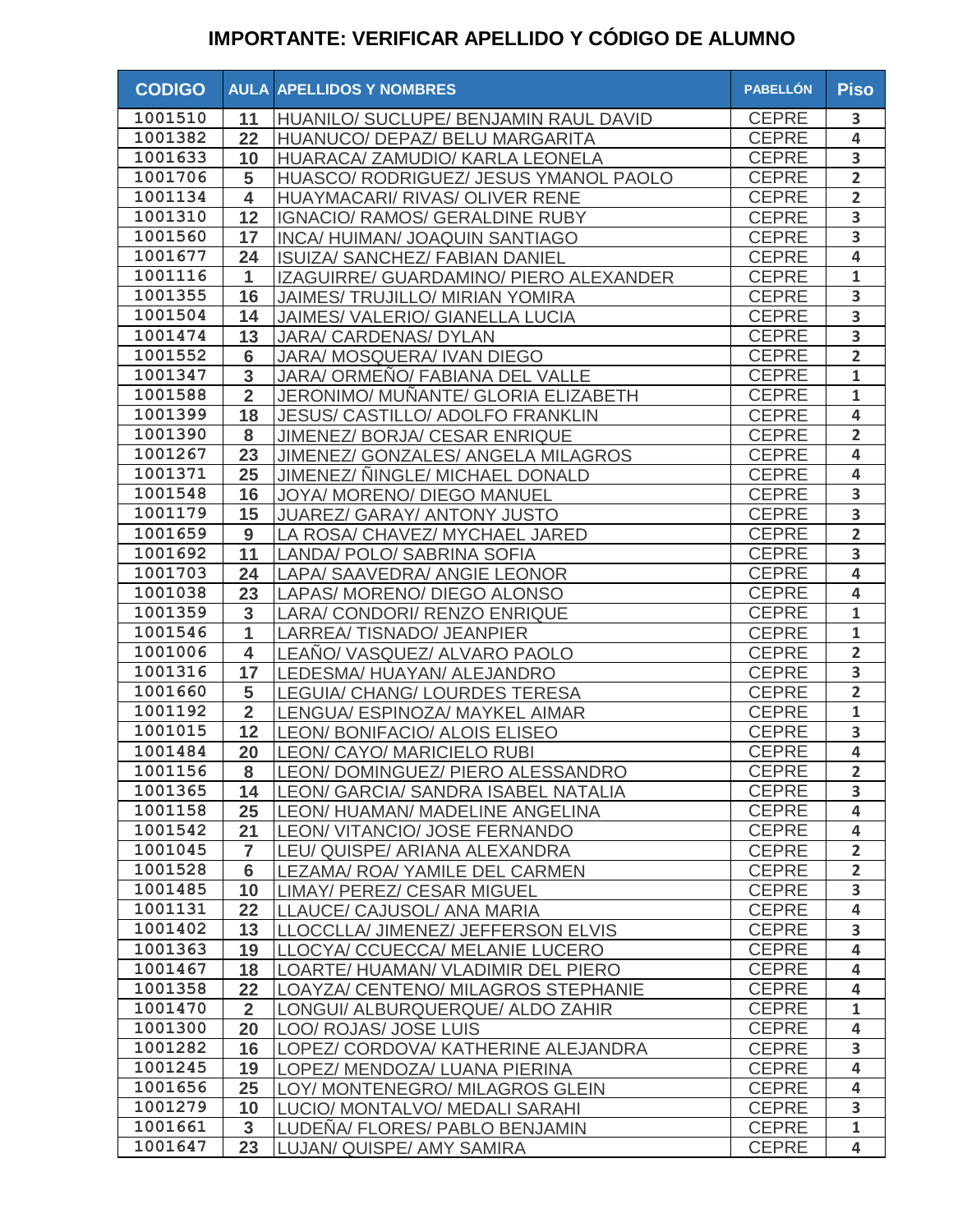| <b>CODIGO</b> |                | <b>AULA APELLIDOS Y NOMBRES</b>          | <b>PABELLÓN</b> | <b>Piso</b>             |
|---------------|----------------|------------------------------------------|-----------------|-------------------------|
| 1001518       | 8              | LUJAN/ RIQUELME/ JUAN AARON              | <b>CEPRE</b>    | $\overline{2}$          |
| 1001003       | 9              | LUQUE/ MAMANI/ MILAGROS GUADALUPE        | <b>CEPRE</b>    | $\overline{2}$          |
| 1001034       | 6              | MADRID/ LLANOS/ DIANA BLANCA             | <b>CEPRE</b>    | $\overline{\mathbf{2}}$ |
| 1001482       | 12             | MAGUIÑA/ CASTRO/ LUIS ALEXANDER          | <b>CEPRE</b>    | 3                       |
| 1001010       | 15             | MALDONADO/ BADAJOS/ ALEXA SOFIA          | <b>CEPRE</b>    | 3                       |
| 1001624       | 18             | MAMANI/ APAZA/ CAROLA HILDA              | <b>CEPRE</b>    | 4                       |
| 1001122       | 17             | MAMANI/ QUIZA/ MILUSKA MERALY            | <b>CEPRE</b>    | $\overline{\mathbf{3}}$ |
| 1001074       | 13             | MAMANI/ SAROMO/ SHERLIN DIANA            | <b>CEPRE</b>    | $\overline{3}$          |
| 1001188       | 11             | MANCILLA/ HUARINGA/ ADRIANA MIRELLA      | <b>CEPRE</b>    | $\overline{\mathbf{3}}$ |
| 1001137       | 4              | MANCILLA/ NUÑEZ/ ALEX ALBERTO            | <b>CEPRE</b>    | $\overline{2}$          |
| 1001376       | 7              | MANRIQUE/ DIAZ/ FARDHY YOFREE            | <b>CEPRE</b>    | $\overline{2}$          |
| 1001714       | 5              | MANRIQUE/ ISLA/ CARLOS JEANDETH          | <b>CEPRE</b>    | $\overline{2}$          |
| 1001327       | 14             | MANRIQUE/ MOLINA/ WENDY BELINDA          | <b>CEPRE</b>    | 3                       |
| 1001340       | 21             | MANRIQUE/ MORENO/ JADE TAHINA            | <b>CEPRE</b>    | 4                       |
| 1001167       | 24             | MANRIQUE/ NARCISO/ CELIA NATHALY         | <b>CEPRE</b>    | $\overline{\mathbf{4}}$ |
| 1001411       | 1              | MANTILLA/ HUAMANI/ ANGEL GABRIEL LEANDRO | <b>CEPRE</b>    | $\mathbf{1}$            |
| 1001110       | 5              | MANUELO/ ANGELES/ JHON DAVID             | <b>CEPRE</b>    | $\overline{2}$          |
| 1001323       | 22             | <b>MARCOS/ VILCA/ KEVIN RENZO</b>        | <b>CEPRE</b>    | 4                       |
| 1001154       | 20             | MARIANO/ GONZALES/ KEREN BELEN           | <b>CEPRE</b>    | 4                       |
| 1001044       | 23             | MARIN/ PAUCAR/ RICARDO ADRIANO           | <b>CEPRE</b>    | $\overline{\mathbf{4}}$ |
| 1001556       | 24             | MARINOS/ CARHUACHIN/ EDU MANUEL          | <b>CEPRE</b>    | $\overline{\mathbf{4}}$ |
| 1001066       | 21             | MARQUEZ/BURGOS/ARIANA MIA                | <b>CEPRE</b>    | $\overline{\mathbf{4}}$ |
| 1001302       | 19             | MARTINEZ/HUANUCO/MARYCIELO YUMIKO        | <b>CEPRE</b>    | $\overline{\mathbf{4}}$ |
| 1001265       | $\mathbf{1}$   | MARTINEZ/ SURICHAQUI/ BENJAMIN ADOLFO    | <b>CEPRE</b>    | $\mathbf{1}$            |
| 1001280       | 12             | MARTINEZ/ YNGA/ NICOLE FLAVIANA          | <b>CEPRE</b>    | 3                       |
| 1001462       | 9              | MASSA/ CHAUPIN/ JESUS ARTURO             | <b>CEPRE</b>    | $\overline{2}$          |
| 1001276       | 15             | <b>MATO/ MAMANI/ JAFET TONIN</b>         | <b>CEPRE</b>    | 3                       |
| 1001007       | 25             | MATURANA/ ALVAREZ/ RENZO FABRIZIO        | <b>CEPRE</b>    | $\overline{\mathbf{4}}$ |
| 1001285       | 11             | MAURICIO/ COLLANTES/ MATEO FERNANDO      | <b>CEPRE</b>    | $\overline{\mathbf{3}}$ |
| 1001695       | $\overline{7}$ | MAYMA/ SOTO/ RODRIGO POOL                | <b>CEPRE</b>    | $\overline{2}$          |
| 1001637       | $\overline{3}$ | MAYO/ JULCA/ JAIME DYLAN                 | <b>CEPRE</b>    | $\mathbf{1}$            |
| 1001434       | 10             | MEDINA/ DELGADO/ JOSE CARLOS             | <b>CEPRE</b>    | 3                       |
| 1001160       | 8              | MEJIA/ CARBAJAL/ LEONARDO RAFAEL         | <b>CEPRE</b>    | $\overline{2}$          |
| 1001437       | $\sim$<br>∠    | MEJIA/ ESPINOZA/ JHOJAN EVER RAUL        | <b>CEPRE</b>    | $\overline{1}$          |
| 1001598       | 4              | MELGAREJO/ LEYVA/ LIZET                  | <b>CEPRE</b>    | $\overline{2}$          |
| 1001100       | 14             | MENDEZ/ MARAPI/ DEBORA RAQUEL            | <b>CEPRE</b>    | 3                       |
| 1001535       | 17             | MENDOZA/TABOADA/ALEJANDRO ESTEFANO       | <b>CEPRE</b>    | 3                       |
| 1001249       | 16             | MENDOZA/ZAVALETA/ARIANA ZOYLA            | <b>CEPRE</b>    | $\overline{\mathbf{3}}$ |
| 1001072       | 18             | MENESES/ ALVAREZ/ JOSE FABRIZIO          | <b>CEPRE</b>    | $\overline{4}$          |
| 1001387       | $6\phantom{1}$ | MEZA/DOMINGUEZ/YOHERLIN YEMIL            | <b>CEPRE</b>    | $\overline{2}$          |
| 1001247       | 13             | MEZA/ MALDONADO/ GEORGE LUCCA            | <b>CEPRE</b>    | 3                       |
| 1001389       | $\mathbf{3}$   | MINCHOLA/ CASTANEDA/ SANDRA PAOLA        | <b>CEPRE</b>    | $\mathbf{1}$            |
| 1001124       | 12             | MIRANDA/ CUADROS/ NAYELI ANTHOANE        | <b>CEPRE</b>    | 3                       |
| 1001354       | 23             | MIRANDA/ PIZA/ CARLOS ENRIQUE ALVARO     | <b>CEPRE</b>    | 4                       |
| 1001165       | 1              | MOGOLLON/ SALAZAR/ ALEXANDRA DAYANA      | <b>CEPRE</b>    | $\mathbf{1}$            |
| 1001465       | 21             | MOLINA/ GUERRERO/ YSOLINA RAQUEL         | <b>CEPRE</b>    | 4                       |
| 1001693       | 15             | MONTALVO/DIAZ/BRISSEYS BEYARET           | <b>CEPRE</b>    | 3                       |
| 1001136       | 24             | MONTANO/ VEGA/ STEPHANO EDUARDO          | <b>CEPRE</b>    | 4                       |
| 1001169       | 25             | MONTENEGRO/ SOTO/ STEPHANO FARIT         | <b>CEPRE</b>    | $\overline{\mathbf{4}}$ |
| 1001640       | 10             | MOQUILLAZA/ CASTRO/ CIELO YADHIRA        | <b>CEPRE</b>    | 3                       |
| 1001035       | 11             | MORALES/ QUISPE/ JOSUE FERNANDO          | <b>CEPRE</b>    | 3                       |
| 1001138       | 5              | MORI/ SUAREZ/ JACKELINE PAOLA            | <b>CEPRE</b>    | $\overline{2}$          |
| 1001036       | 22             | MORON/ CORTEZ/ YRVIN ANTONY              | <b>CEPRE</b>    | $\overline{\mathbf{4}}$ |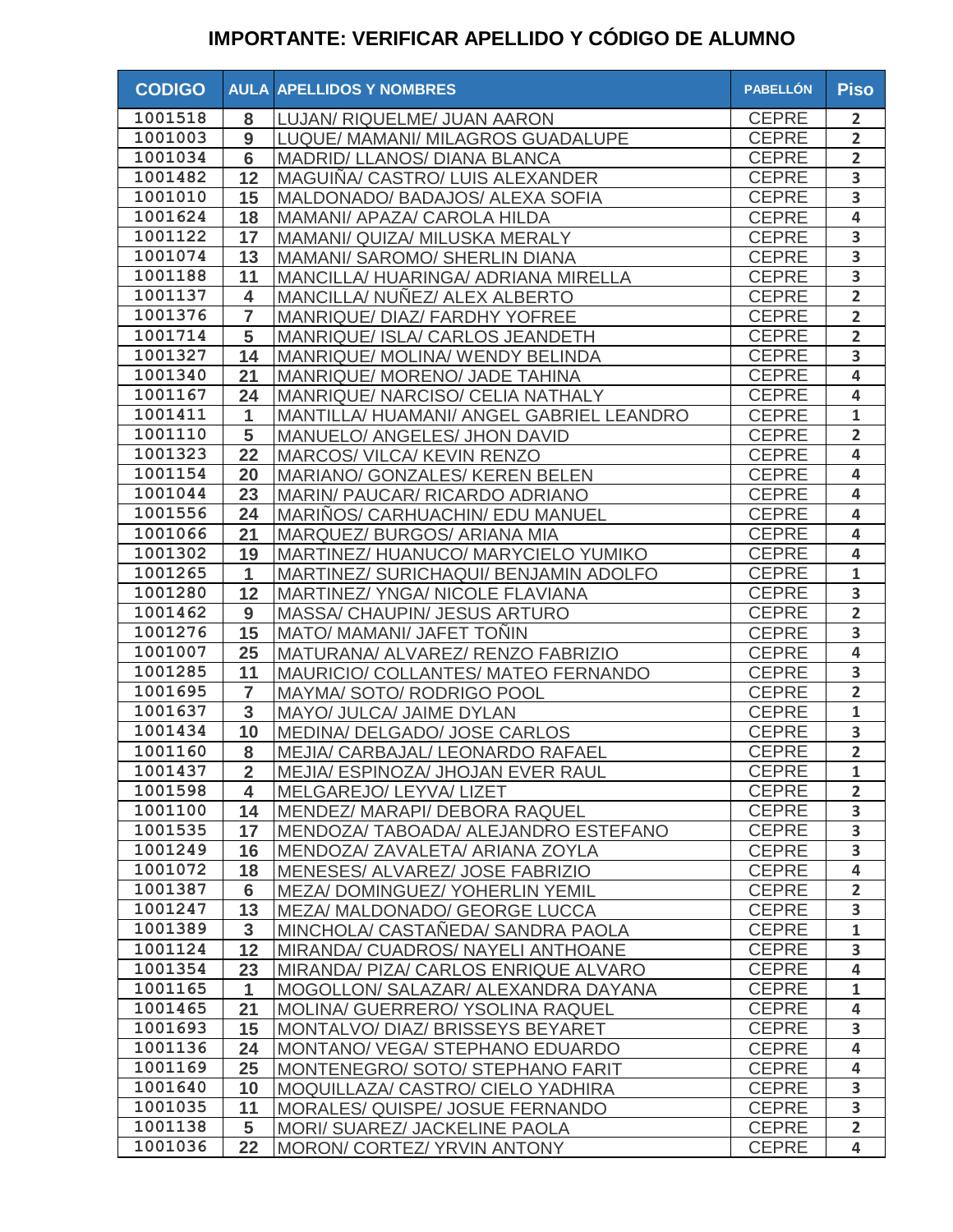| <b>CODIGO</b> |                 | <b>AULA APELLIDOS Y NOMBRES</b>           | <b>PABELLÓN</b> | <b>Piso</b>             |
|---------------|-----------------|-------------------------------------------|-----------------|-------------------------|
| 1001386       | 17              | MUNOZ/VARGAS/GEORGIANO LEAO               | <b>CEPRE</b>    | 3                       |
| 1001460       | 4               | NACARINO/ OLGUIN/ SERGIO VALENTIN         | <b>CEPRE</b>    | $\overline{2}$          |
| 1001420       | 13              | NEYRA/ CUYA/ KIARA ALEXANDRA              | <b>CEPRE</b>    | $\overline{\mathbf{3}}$ |
| 1001455       | 9               | NEYRA/ PARRA/ DEALESSANDRO                | <b>CEPRE</b>    | $\overline{2}$          |
| 1001489       | 18              | NIETO/ VENTURA/ BRIYIT ALEXANDRA          | <b>CEPRE</b>    | 4                       |
| 1001289       | 14              | NOLASCO/ MORALES/ JANSEN FABIAN           | <b>CEPRE</b>    | $\overline{\mathbf{3}}$ |
| 1001551       | $\overline{2}$  | NOLBERTO/ SALINAS/ MARCOS RIQUELMER       | <b>CEPRE</b>    | $\mathbf{1}$            |
| 1001139       | 19              | NUNTON/TORRICO/DANNERY DANEXY             | <b>CEPRE</b>    | $\overline{4}$          |
| 1001443       | 16              | NUNEZ/ INQUILTUPA/ ARIANE ETHEFY          | <b>CEPRE</b>    | 3                       |
| 1001709       | $\overline{7}$  | NUNEZ/ ROJAS/ ANDERSSON RODRIGO           | <b>CEPRE</b>    | $\overline{2}$          |
| 1001227       | 20              | NAUPARI/ RIVAS/ ESMERALDA LUZ             | <b>CEPRE</b>    | $\overline{\mathbf{4}}$ |
| 1001226       | $6\phantom{1}6$ | NAUPARI/ RIVAS/ ESTHER YADIRA             | <b>CEPRE</b>    | $\overline{2}$          |
| 1001614       | 8               | OBREGON/HIDALGO/SIXTO RODRIGO             | <b>CEPRE</b>    | $\overline{\mathbf{2}}$ |
| 1001094       | $\overline{7}$  | OCHOA/ NIQUEN/ LIDIA FABIANA              | <b>CEPRE</b>    | $\overline{2}$          |
| 1001238       | 10              | OLANO/ CAUCHOS/ OSCAR ANDRE               | <b>CEPRE</b>    | 3                       |
| 1001063       | 24              | OLIVA/ PINTADO/ EDGARDO JAVIER            | <b>CEPRE</b>    | $\overline{\mathbf{4}}$ |
| 1001575       | 1               | OLIVAS/ NINAHUANCA/ LUIS EDUARDO          | <b>CEPRE</b>    | $\mathbf 1$             |
| 1001367       | 6               | OLIVEIRA/VARGAS/SANDRA BRISSETTE          | <b>CEPRE</b>    | $\overline{2}$          |
| 1001218       | 15              | ONCOY/ ARELLANO/ VANNYA ELIZABETH         | <b>CEPRE</b>    | 3                       |
| 1001379       | 12              | ORE/ CARRERA/ JAIRON FERNANDO             | <b>CEPRE</b>    | $\overline{\mathbf{3}}$ |
| 1001067       | 9               | ORIZANO/ CHACCA/ LENNON JHOLVI            | <b>CEPRE</b>    | $\overline{2}$          |
| 1001630       | 13              | ORMENO/YALLI/DIEGO ALEXANDER              | <b>CEPRE</b>    | 3                       |
| 1001602       | 18              | ORTIZ/ PRADO/ EYMI ELIZABETH              | <b>CEPRE</b>    | 4                       |
| 1001394       | 17              | ORTIZ/ RUIZ/ JULIETTE AYLEN               | <b>CEPRE</b>    | $\overline{\mathbf{3}}$ |
| 1001033       | 21              | OSORIO/ CHAVEZ/ JUNIOR HEYNER             | <b>CEPRE</b>    | 4                       |
| 1001641       | 8               | <b>OSORIO/ HILARIO/ DIANA ISABEL</b>      | <b>CEPRE</b>    | $\overline{2}$          |
| 1001210       | 23              | OYOLA/ PADILLA/ ARNOLD JOMAR ADEMIR       | <b>CEPRE</b>    | 4                       |
| 1001348       | 22              | PABLO/ MORALES/ KIARA ROSMERY             | <b>CEPRE</b>    | $\overline{\mathbf{4}}$ |
| 1001708       | $\overline{2}$  | PACHAS/ CASTILLA/ KHREYZZY NIHKOL         | <b>CEPRE</b>    | $\mathbf{1}$            |
| 1001629       | 5               | PACHECO/ ZAÑA/ JOAQUIN JESUS              | <b>CEPRE</b>    | $\overline{2}$          |
| 1001361       | 25              | PAHUACHO/ MOZOMBITE/ ANGELY PAMELA        | <b>CEPRE</b>    | $\overline{\mathbf{4}}$ |
| 1001146       | $\overline{3}$  | PAIVA/ FUENTES/ BRENDA JAEL               | <b>CEPRE</b>    | $\mathbf{1}$            |
| 1001366       | 20              | PALACIOS/ BARRAZA/ FLOR DANIELA           | <b>CEPRE</b>    | $\overline{\mathbf{4}}$ |
| 1001384       | 19              | PALACIOS/ CHUPILLON/ CARLOS EDUARDO       | <b>CEPRE</b>    | $\overline{\mathbf{4}}$ |
| 1001275       | 11              | PALACIOS/ MARTINEZ/ MIJHAEL MARCELO PAOLO | <b>CEPRE</b>    | $\overline{\mathbf{3}}$ |
| 1001121       | 4               | PALACIOS/ OSORIO/ EMMANUEL ARTURO         | <b>CEPRE</b>    | $\overline{2}$          |
| 1001662       | 14              | PALACIOS/ PORTAL/ DAYANA MERILYN          | <b>CEPRE</b>    | 3                       |
| 1001133       | 16              | PALMA/ DIAZ/ CARLOS HUMBERTO              | <b>CEPRE</b>    | $\overline{\mathbf{3}}$ |
| 1001174       | 19              | PANTOJA/ ORE/ ROBERTO ANDRES              | <b>CEPRE</b>    | $\overline{4}$          |
| 1001326       | 11              | PAPAS/HUAMAN/ASTRID ELYSIA                | <b>CEPRE</b>    | $\overline{\mathbf{3}}$ |
| 1001676       | 8               | PAREDES/ ALFARO/ GIORDANO ARTHUR          | <b>CEPRE</b>    | $\overline{2}$          |
| 1001016       | 10              | PAREDES/ MELGAREJO/ EDISON EDUARDO        | <b>CEPRE</b>    | 3                       |
| 1001144       | 20              | PAREDES/ VIRGUES/ JOSE CARLOS             | <b>CEPRE</b>    | $\overline{\mathbf{4}}$ |
| 1001301       | 22              | PAREDES/ ZUMARAN/ JUREYMA MASSIEL         | <b>CEPRE</b>    | 4                       |
| 1001228       | 6               | PARIONA/ SALVADOR/ ABIGAIL VICTORIA       | <b>CEPRE</b>    | $\overline{2}$          |
| 1001149       | 25              | PARIONA/ URBANO/ EDDY JUNIOR              | <b>CEPRE</b>    | $\overline{\mathbf{4}}$ |
| 1001578       | 3               | PARKER/ MARIN/ JOHAN JOAO                 | <b>CEPRE</b>    | $\mathbf{1}$            |
| 1001464       | $\overline{2}$  | PARRENO/ GAONA/ AMIR ENRIQUE              | <b>CEPRE</b>    | $\mathbf{1}$            |
| 1001501       | 12              | PASACHE/ CALLE/ BRUNO EDUARDO             | <b>CEPRE</b>    | 3                       |
| 1001288       | 23              | PASCUAL/ARAUJO/ANTONY MICHAEL             | <b>CEPRE</b>    | $\overline{\mathbf{4}}$ |
| 1001613       | 13              | PASCUAL/ SULCA/ DANIEL ANGEL              | <b>CEPRE</b>    | 3                       |
| 1001505       | 16              | PAUCAR/ CASTILLO/ ERIK KEVIN              | <b>CEPRE</b>    | 3                       |
| 1001082       | 7               | PAUCAR/ ROCHA/ CESAR ANDRE                | <b>CEPRE</b>    | $\overline{2}$          |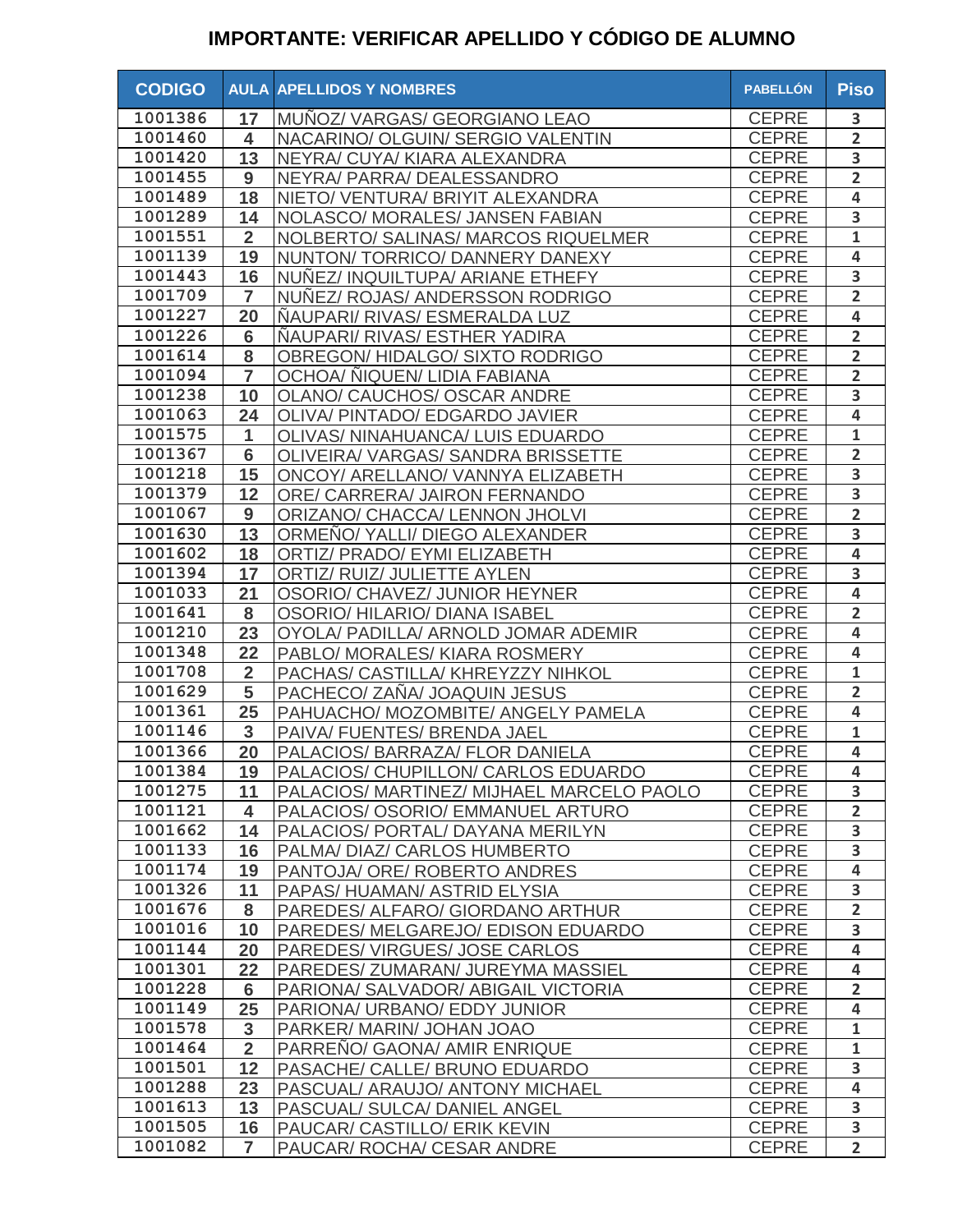| <b>CODIGO</b> |                         | <b>AULA APELLIDOS Y NOMBRES</b>          | <b>PABELLÓN</b> | <b>Piso</b>             |
|---------------|-------------------------|------------------------------------------|-----------------|-------------------------|
| 1001248       | 5                       | PAVEK/ LUYO/ GIULIANA LUCERO             | <b>CEPRE</b>    | $\overline{2}$          |
| 1001466       | $\overline{\mathbf{4}}$ | PAYANO/ CORREA/ ARIANA JIMENA            | <b>CEPRE</b>    | $\overline{2}$          |
| 1001232       | 24                      | PEBES/ ESPEJO/ CIELO MILAGROS            | <b>CEPRE</b>    | $\overline{\mathbf{4}}$ |
| 1001478       | 17                      | PEÑA/ ROSALES/ MARISOL                   | <b>CEPRE</b>    | 3                       |
| 1001051       | 21                      | PERALTA/ SALVADOR/ LUIS PABLO MARCELO    | <b>CEPRE</b>    | $\overline{\mathbf{4}}$ |
| 1001253       | 15                      | PEREA/HEREDIA/LILIAM ANGELICA            | <b>CEPRE</b>    | $\overline{\mathbf{3}}$ |
| 1001595       | 18                      | PEREZ/ CHAUCA/ RENZO FABRIZZIO           | <b>CEPRE</b>    | $\overline{\mathbf{4}}$ |
| 1001318       | $\mathbf{1}$            | PEREZ/ GUTIERREZ/ GABRIELA STACEY        | <b>CEPRE</b>    | $\mathbf{1}$            |
| 1001591       | 14                      | PEREZ/ INFANTES/ KATHERINE IVETTE        | <b>CEPRE</b>    | $\overline{\mathbf{3}}$ |
| 1001073       | $\boldsymbol{9}$        | PEREZ/ LOPEZ/ ALEJANDRO ALDAIR           | <b>CEPRE</b>    | $\overline{2}$          |
| 1001339       | 25                      | PEREZ/ MAYTA/ SHAKIRA SHANTALL           | <b>CEPRE</b>    | $\overline{\mathbf{4}}$ |
| 1001553       | 18                      | PEREZ/ QUINONES/ JEREMY JEANFRANCO       | <b>CEPRE</b>    | $\overline{\mathbf{4}}$ |
| 1001566       | $\overline{2}$          | PEREZ/VASQUEZ/LESLI MAYBE                | <b>CEPRE</b>    | $\mathbf{1}$            |
| 1001375       | 14                      | PIE/ SOTO/ DYLAN STEVEN                  | <b>CEPRE</b>    | $\overline{\mathbf{3}}$ |
| 1001403       | 5                       | PINGO/ PARCO/ KEILA VALERIE              | <b>CEPRE</b>    | $\overline{2}$          |
| 1001498       | $\mathbf{1}$            | PIÑAS/ SANTILLAN/ MARIO DAVID            | <b>CEPRE</b>    | $\mathbf{1}$            |
| 1001181       | 15                      | PIZANGO/ NORIEGA/ THALIA NOHELIA         | <b>CEPRE</b>    | 3                       |
| 1001125       | 11                      | PLACENCIA/ CORAS/ STHEFANY INGRID        | <b>CEPRE</b>    | 3                       |
| 1001286       | 24                      | POLO/ MAMANI/ ENRIQUE ORLANDO            | <b>CEPRE</b>    | 4                       |
| 1001049       | 10                      | PONCE/ VILLAVERDE/ LESLYE MERCEDES       | <b>CEPRE</b>    | 3                       |
| 1001658       | 3                       | PONTE/ PORTUGAL/ BRAYAN ULISES           | <b>CEPRE</b>    | $\mathbf{1}$            |
| 1001616       | 8                       | PORTUGUEZ/ OROSCO/ BRENAN MIGUEL         | <b>CEPRE</b>    | $\overline{2}$          |
| 1001148       | 20                      | PRADO/ BORJA/ JOSUE ALBERTO              | <b>CEPRE</b>    | 4                       |
| 1001322       | 13                      | PULCE/ ZUTA/ JULY ESTHEFANY              | <b>CEPRE</b>    | 3                       |
| 1001623       | 22                      | QUEZADA/ ELIAS/ DANIELA KATHERINE        | <b>CEPRE</b>    | $\overline{\mathbf{4}}$ |
| 1001449       | $6\phantom{1}6$         | QUIJANO/ QUIROZ/ KARISSA ALESSANDRA      | <b>CEPRE</b>    | $\overline{2}$          |
| 1001638       | 19                      | <b>QUIJANO/ ROJAS/ CRISTINA MILAGROS</b> | <b>CEPRE</b>    | $\overline{\mathbf{4}}$ |
| 1001142       | 16                      | <b>QUINONES/ ROMANI/ MATEO BRAYAN</b>    | <b>CEPRE</b>    | 3                       |
| 1001029       | 21                      | QUIROZ/VASQUEZ/JEREMYJACK                | <b>CEPRE</b>    | $\overline{\mathbf{4}}$ |
| 1001448       | 7                       | QUISPE/ ALCCA/ ADRIAN ENZO               | <b>CEPRE</b>    | $\overline{2}$          |
| 1001243       | 4                       | <b>QUISPE/ FALCON/ RAFAEL</b>            | <b>CEPRE</b>    | $\overline{\mathbf{2}}$ |
| 1001041       | 9                       | QUISPE/ MAMANI/ JUAN JOSE                | <b>CEPRE</b>    | $\overline{2}$          |
| 1001221       | 23                      | QUISPE/ RODRIGUEZ/ LADY VALERIA          | <b>CEPRE</b>    | $\overline{\mathbf{4}}$ |
| 1001463       | 17 <sub>1</sub>         | QUISPE/ TOQUE/ PEDRO FRANCISCO           | CEPRE           | $\overline{\mathbf{3}}$ |
| 1001400       | 12                      | QUISPE/ TORRES/ RENZO ENRIQUE            | <b>CEPRE</b>    | 3                       |
| 1001152       | 22                      | <b>QUISPE/ URDANIGA/ IKER ENRY</b>       | <b>CEPRE</b>    | $\overline{\mathbf{4}}$ |
| 1001126       | 17                      | QUISPE/ VENEGAS/ FERNANDO DANIEL         | <b>CEPRE</b>    | 3                       |
| 1001153       | 15                      | <b>QUISPE/ ZETA/ JUAN CARLOS</b>         | <b>CEPRE</b>    | $\overline{\mathbf{3}}$ |
| 1001271       | 5                       | RAMIREZ/ CHUQUIZUTA/ CELESTE DOLORES     | <b>CEPRE</b>    | $\overline{2}$          |
| 1001262       | 23                      | RAMIREZ/ FLORES/ DIEGO ALEJANDRO         | <b>CEPRE</b>    | $\overline{4}$          |
| 1001019       | 25                      | RAMIREZ/ LAYNES/ OMAR ALEXANDER          | <b>CEPRE</b>    | $\overline{4}$          |
| 1001357       | 4                       | RAMIREZ/ MAGUIÑA/ ARTHUR KARL            | <b>CEPRE</b>    | $\overline{2}$          |
| 1001319       | 19                      | RAMIREZ/ RODRIGUEZ/ MARICIELO ALISSON    | <b>CEPRE</b>    | $\overline{\mathbf{4}}$ |
| 1001539       | 14                      | RAMIREZ/ ROJAS/ VERA LUZ                 | <b>CEPRE</b>    | 3                       |
| 1001233       | 3                       | RAMOS/ APARCANA/ RONY MARTIN             | <b>CEPRE</b>    | $\mathbf{1}$            |
| 1001502       | 10                      | RAMOS/HUAYAC/NILBER ALBERTO              | <b>CEPRE</b>    | 3                       |
| 1001587       | $\overline{2}$          | RAMOS/ ROJAS/ ANNY STEFFANY              | <b>CEPRE</b>    | $\mathbf{1}$            |
| 1001005       | $\mathbf{1}$            | RAZURI/ ALVA/ FABRIZZIO STEPHANO         | <b>CEPRE</b>    | $\mathbf{1}$            |
| 1001604       | 18                      | REGALADO/ VALLADARES/ GABRIEL STEVE      | <b>CEPRE</b>    | $\overline{\mathbf{4}}$ |
| 1001096       | 13                      | REJAS/ CORNEJO/ JOSE GUILLERMO           | <b>CEPRE</b>    | 3                       |
| 1001515       | 20                      | RENGIFO/ NORIEGA/ LEONARDO IVAN          | <b>CEPRE</b>    | $\overline{\mathbf{4}}$ |
| 1001432       | 11                      | <b>RENGIFO/ RIOS/ BETTY MICAL</b>        | <b>CEPRE</b>    | 3                       |
| 1001087       | 21                      | <b>RENGIFO/ RIOS/ JOSTIN IVAN</b>        | <b>CEPRE</b>    | 4                       |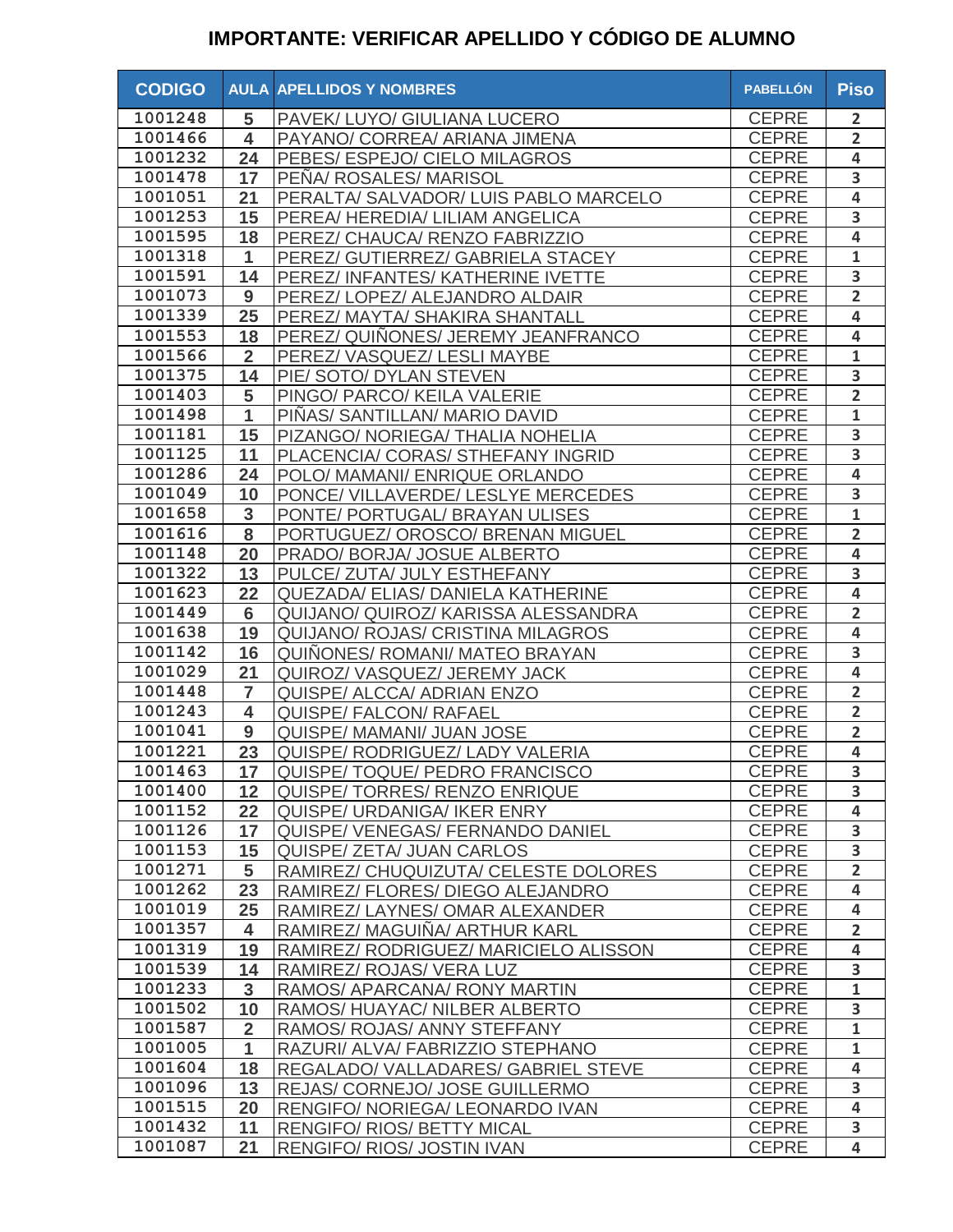| <b>CODIGO</b> |                 | <b>AULA APELLIDOS Y NOMBRES</b>      | <b>PABELLÓN</b> | <b>Piso</b>             |
|---------------|-----------------|--------------------------------------|-----------------|-------------------------|
| 1001457       | 12              | REQUE/ DONAYRE/ NICOLE ALEJANDRA     | <b>CEPRE</b>    | 3                       |
| 1001329       | 24              | REQUEJO/ SANTA CRUZ/ JOSE ADRIAN     | <b>CEPRE</b>    | 4                       |
| 1001159       | $\overline{7}$  | RETO/ ORE/ SEBASTIAN ROBERTO         | <b>CEPRE</b>    | $\overline{\mathbf{2}}$ |
| 1001666       | 16              | RETUERTO/ SANCHEZ/ JEFFREY JOSE      | <b>CEPRE</b>    | $\overline{\mathbf{3}}$ |
| 1001236       | 8               | REYES/ CORTEZ/ ALEJANDRO MIGUEL      | <b>CEPRE</b>    | $\overline{2}$          |
| 1001513       | $6\phantom{1}$  | REYES/ ROJAS/ AIMAR ALEXANDRO        | <b>CEPRE</b>    | $\overline{2}$          |
| 1001622       | 9               | REYES/ VILLANUEVA/ MASYEL ALESSANDRA | <b>CEPRE</b>    | $\overline{2}$          |
| 1001617       | $\overline{5}$  | RIOS/ CARMEN/ ERICK IVAN             | <b>CEPRE</b>    | $\overline{2}$          |
| 1001071       | $6\phantom{1}6$ | RIOS/ SOLIS/ RONALDO JOEL            | <b>CEPRE</b>    | $\overline{2}$          |
| 1001042       | 8               | RIVAS/ ALEJANDRO/ LIMBER STEEV       | <b>CEPRE</b>    | $\overline{2}$          |
| 1001519       | 23              | RIVAS/ QUIMI/ ALEXIS ANTONIO         | <b>CEPRE</b>    | $\overline{\mathbf{4}}$ |
| 1001077       | $\overline{7}$  | RIVERA/ BEJARANO/ JONATAN STHEFANO   | <b>CEPRE</b>    | $\overline{2}$          |
| 1001356       | 14              | ROCA/ NAPA/ RANDY ALBERT             | <b>CEPRE</b>    | 3                       |
| 1001530       | 20              | RODRIGUEZ/ CHAUPIS/ CORINA ELVA      | <b>CEPRE</b>    | $\overline{\mathbf{4}}$ |
| 1001328       | 15              | RODRIGUEZ/ MANRIQUE/ MAYUMI          | <b>CEPRE</b>    | 3                       |
| 1001418       | 22              | RODRIGUEZ/ MENACHO/ RODRIGO JESUS    | <b>CEPRE</b>    | $\overline{\mathbf{4}}$ |
| 1001150       | 24              | RODRIGUEZ/ SOCUALAYA/ MARIA FERNANDA | <b>CEPRE</b>    | 4                       |
| 1001665       | 1               | RODRIGUEZ/ TACO/ GIANCARLO VALENTINO | <b>CEPRE</b>    | $\mathbf{1}$            |
| 1001611       | 17              | ROJAS/ CARDOZA/ ALVARO FABRICIO      | <b>CEPRE</b>    | 3                       |
| 1001177       | 3               | ROJAS/ ESPINOZA/ MIGUEL ANGEL        | <b>CEPRE</b>    | $\mathbf{1}$            |
| 1001176       | 18              | ROJAS/ ESPINOZA/ SAMIR ANDRE         | <b>CEPRE</b>    | $\overline{\mathbf{4}}$ |
| 1001577       | 11              | ROJAS/ FLORES/ JOAN JOSUE            | <b>CEPRE</b>    | 3                       |
| 1001526       | 19              | ROJAS/ MENDEZ/ YELIXA XIOMARA        | <b>CEPRE</b>    | 4                       |
| 1001241       | $\overline{2}$  | ROJAS/ MUNIVES/ STALIN SANTIAGO      | <b>CEPRE</b>    | $\mathbf{1}$            |
| 1001259       | 13              | ROMAN/ RIVERA/ FABRICIO RICARDO      | <b>CEPRE</b>    | 3                       |
| 1001115       | 4               | ROMAN/ SILVA/ FIORELLA BELEN         | <b>CEPRE</b>    | $\overline{2}$          |
| 1001639       | 25              | ROMERO/ PORTELLA/ LIPING DOIN        | <b>CEPRE</b>    | 4                       |
| 1001605       | 9               | ROMERO/ QUISPE/ MARGARITA LIDIA      | <b>CEPRE</b>    | $\overline{2}$          |
| 1001452       | 21              | ROMERO/ TANTARUNA/ JOSSELYN MILAGROS | <b>CEPRE</b>    | $\overline{\mathbf{4}}$ |
| 1001473       | 10              | ROSALES/ ROMERO/ MIGUEL ANGEL        | <b>CEPRE</b>    | 3                       |
| 1001699       | 16              | RUBINA/ MOINA/ SHULENY NASHIRA       | <b>CEPRE</b>    | 3                       |
| 1001237       | 12              | RUIZ/ ARANGOITIA/ ARIANA LEANDRA     | <b>CEPRE</b>    | 3                       |
| 1001687       | 22              | RUIZ/ BURGOS/ NICOLLE MIREYA         | <b>CEPRE</b>    | $\overline{\mathbf{4}}$ |
| 1001220       | $\sim$<br>4     | RUIZ/ LOPEZ/ NAHOMI MILAGROS         | <b>CEPRE</b>    | $\mathbf{1}$            |
| 1001562       | 5               | RUIZ/LUMBRE/ CESAR GONZALO           | <b>CEPRE</b>    | $\overline{2}$          |
| 1001370       | 11              | RUIZ/ MATEO/ WILDER MANUEL           | <b>CEPRE</b>    | 3                       |
| 1001277       | 16              | RUIZ/ NIZAMA/ DAYANA FABIOLA         | <b>CEPRE</b>    | 3                       |
| 1001020       | $\mathbf{3}$    | RUIZ/ VEGA/ GISEL YADARMITH          | <b>CEPRE</b>    | $\mathbf{1}$            |
| 1001255       | 25              | SACHUN/ PAREDES/ ANGIE DANIELA       | <b>CEPRE</b>    | $\overline{4}$          |
| 1001078       | 21              | SAENZ/ PEREZ/ DAYANA PAULA           | <b>CEPRE</b>    | $\overline{4}$          |
| 1001646       | 13              | SALAZAR/ CALLIRGOS/ NORA ISABEL      | <b>CEPRE</b>    | 3                       |
| 1001493       | 18              | SALAZAR/ PAJUELO/ ALLISON BETZABETH  | <b>CEPRE</b>    | $\overline{4}$          |
| 1001435       | 8               | SALAZAR/ VILLEGAS/ ESTEBAN DAMIAN    | <b>CEPRE</b>    | $\overline{2}$          |
| 1001675       | 12              | SALCEDO/ JARA/ ROGER LEONARDO DANIEL | <b>CEPRE</b>    | 3                       |
| 1001433       | 24              | SALDANA/ IBARRA/ ALDO GIANPIERE      | <b>CEPRE</b>    | $\overline{\mathbf{4}}$ |
| 1001490       | 14              | SALVADOR/ GARCIA/ PABLO MANUEL       | <b>CEPRE</b>    | 3                       |
| 1001195       | 23              | SALVADOR/ RIVERA/ JHON MARLON        | <b>CEPRE</b>    | $\overline{\mathbf{4}}$ |
| 1001672       | 9               | SALVATIERRA/ GRADOS/ LETICIA AURA    | <b>CEPRE</b>    | $\overline{2}$          |
| 1001700       | 7               | SANCHEZ/ ALMEYDA/ JOAQUIN SANTIAGO   | <b>CEPRE</b>    | $\overline{2}$          |
| 1001558       | $6\phantom{1}6$ | SANCHEZ/ DIAZ/ WILLIANS ALCIDES      | <b>CEPRE</b>    | $\overline{2}$          |
| 1001710       | 19              | SANCHEZ/ ESPINOZA/ DANITZA SALETH    | <b>CEPRE</b>    | 4                       |
| 1001440       | 15              | SANCHEZ/ JALISTO/ LUIS BRYAN         | <b>CEPRE</b>    | 3                       |
| 1001320       | 1               | SANCHEZ/ MENDOZA/ JEAN CARLO FRANCO  | <b>CEPRE</b>    | $\mathbf{1}$            |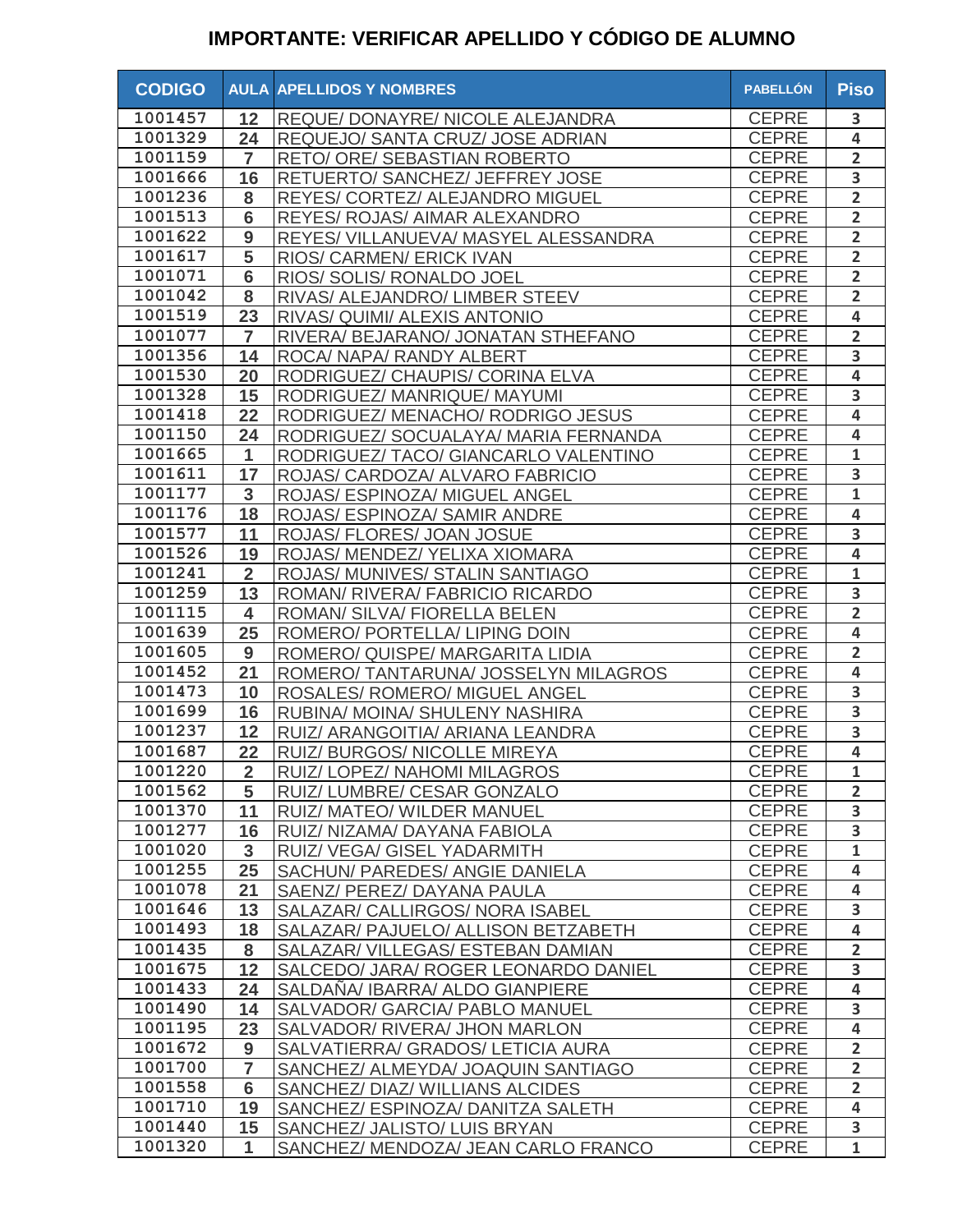| <b>CODIGO</b> |                         | <b>AULA APELLIDOS Y NOMBRES</b>           | <b>PABELLÓN</b> | <b>Piso</b>             |
|---------------|-------------------------|-------------------------------------------|-----------------|-------------------------|
| 1001305       | 4                       | SANCHEZ/ MONJA/ MARCELO FABRIZZIO         | <b>CEPRE</b>    | $\overline{2}$          |
| 1001214       | 10                      | SANCHEZ/ RICAPA/ NICOLE SELENE            | <b>CEPRE</b>    | 3                       |
| 1001683       | 17                      | SANCHEZ/ STHORMES/ DANIEL EDUARDO         | <b>CEPRE</b>    | 3                       |
| 1001331       | 20                      | SANCHEZ/ VALQUI/ DIEGO JESUS              | <b>CEPRE</b>    | $\overline{\mathbf{4}}$ |
| 1001549       | 25                      | SANCHEZ/ VERA/ AAROOM                     | <b>CEPRE</b>    | 4                       |
| 1001406       | $\overline{2}$          | SANCHEZ/ YRIGOIN/ EDWIN JAIRO             | <b>CEPRE</b>    | $\mathbf{1}$            |
| 1001258       | $\overline{7}$          | SANTAMARIA/ LA ROSA/ NEHEMIAS ANGEL JESUS | <b>CEPRE</b>    | $\overline{2}$          |
| 1001297       | 5                       | SANTILLAN/ GOMEZ/ CARLOS ADRIAN           | <b>CEPRE</b>    | $\overline{2}$          |
| 1001681       | 9                       | SANTOS/ CUENCA/ ANELHI SHIRLEY            | <b>CEPRE</b>    | $\overline{2}$          |
| 1001212       | 18                      | SARMIENTO/ ROJAS/ GIANCARLO ALEXANDER     | <b>CEPRE</b>    | $\overline{\mathbf{4}}$ |
| 1001191       | 21                      | SEMINO/ MALCA/ ZAMARA ZALET               | <b>CEPRE</b>    | $\overline{\mathbf{4}}$ |
| 1001561       | 20                      | SEVEDON/ CALLUPE/ KEYLA FRANCESCA         | <b>CEPRE</b>    | $\overline{\mathbf{4}}$ |
| 1001670       | $\mathbf{1}$            | SEVILLANO/ PASACHE/ ARIEL FABIO LUCAS     | <b>CEPRE</b>    | $\mathbf{1}$            |
| 1001097       | 24                      | SIANCAS/ TRINIDAD/ GABRIELA ADRIANA       | <b>CEPRE</b>    | 4                       |
| 1001057       | 11                      | SIFUENTES/ ALCOCER/ EMANUEL YAMIL         | <b>CEPRE</b>    | 3                       |
| 1001008       | 10                      | SILVA/ CASTILLO/ JOSE MANUEL              | <b>CEPRE</b>    | $\overline{\mathbf{3}}$ |
| 1001503       | 14                      | SILVA/ GALINDO/ LUCCIANA                  | <b>CEPRE</b>    | 3                       |
| 1001496       | 12                      | SILVA/ GORDILLO/ ANGIE OLINDA             | <b>CEPRE</b>    | $\overline{\mathbf{3}}$ |
| 1001651       | 13                      | SILVERA/ DE LA CRUZ/ ANTONIO CARLOS       | <b>CEPRE</b>    | 3                       |
| 1001284       | 17                      | SOLIS/ CARMEN/ JHEISSON SMITH             | <b>CEPRE</b>    | 3                       |
| 1001429       | 16                      | SOLORZANO/ CHAU/ JESCO MARTIN             | <b>CEPRE</b>    | 3                       |
| 1001679       | $6\phantom{1}$          | SORIA/ VALIENTE/ ALEXIA KARELLY           | <b>CEPRE</b>    | $\overline{2}$          |
| 1001230       | 23                      | SORIANO/ RAMOS/ DIANA AILEHEN             | <b>CEPRE</b>    | $\overline{\mathbf{4}}$ |
| 1001711       | 8                       | SOSA/ LINARES/ MARYEL ALEXANDRA           | <b>CEPRE</b>    | $\overline{2}$          |
| 1001511       | 15                      | SOTELO/ MORI/ CRISTAL ARIANA              | <b>CEPRE</b>    | 3                       |
| 1001603       | 3                       | <b>SOUZA/ SOUZA/ ROBERTO</b>              | <b>CEPRE</b>    | $\overline{\mathbf{1}}$ |
| 1001009       | 22                      | SUAREZ/ ZAPATA/ JUNIOR ARTURO             | <b>CEPRE</b>    | 4                       |
| 1001052       | 19                      | SUTTA/ PARIONA/ YAMILE FERNANDA           | <b>CEPRE</b>    | $\overline{\mathbf{4}}$ |
| 1001151       | $\overline{\mathbf{4}}$ | SUZANIBAR/ VELASQUEZ/ JONATHAN GREGORI    | <b>CEPRE</b>    | $\overline{2}$          |
| 1001211       | $\overline{2}$          | TANTAVILCA/ FERNANDEZ/ VICENTE FELIX      | <b>CEPRE</b>    | $\mathbf{1}$            |
| 1001250       | 15                      | TAPAHUASCO/ RAMIREZ/ ALLISSON ANDREA      | <b>CEPRE</b>    | $\overline{\mathbf{3}}$ |
| 1001547       | 20                      | TASSO/ RIOS/ FAVIO SEBASTIAN              | <b>CEPRE</b>    | $\overline{\mathbf{4}}$ |
| 1001200       | $\overline{7}$          | TEJADA/ ALLCCACO/ RODRIGO AXEL            | <b>CEPRE</b>    | $\overline{2}$          |
| 1001099       | 18                      | TELLO/VARGAS/ANGHELO JOSE                 | <b>CEPRE</b>    | $\overline{\mathbf{4}}$ |
| 1001143       | 4                       | <b>TENAZOA/ DUNIAN/ ROSA BRUNELLA</b>     | <b>CEPRE</b>    | $\overline{2}$          |
| 1001260       | 5                       | <b>TERAN/ TUESTA/ FELICITA MARISOL</b>    | <b>CEPRE</b>    | $\overline{2}$          |
| 1001104       | 19                      | TICONA/ CONDORI/ SHEYMI MAGDIEL           | <b>CEPRE</b>    | 4                       |
| 1001599       | 16                      | TIMANA/ SOTOMAYOR/ JOSEPH ALEXANDER       | <b>CEPRE</b>    | $\overline{\mathbf{3}}$ |
| 1001118       | 11                      | TIMO/ LLANOS/ MAXIMO JOSUE                | <b>CEPRE</b>    | $\overline{\mathbf{3}}$ |
| 1001112       | 23                      | TINEO/ APONTE/ MARCIO ALESSANDRO          | <b>CEPRE</b>    | $\overline{4}$          |
| 1001113       | 1                       | <b>TINEO/ RAMOS/ ISRAEL</b>               | <b>CEPRE</b>    | $\mathbf{1}$            |
| 1001109       | 12                      | TIPULA/BARRETO/ROSA ELENA                 | <b>CEPRE</b>    | 3                       |
| 1001222       | 9                       | TIPULA/ PENA/ ROSA ELIZABETH              | <b>CEPRE</b>    | $\overline{2}$          |
| 1001427       | 21                      | <b>TIRADO/ FRANCISCO/ LENIN ABEL</b>      | <b>CEPRE</b>    | 4                       |
| 1001644       | 24                      | TOCASCA/ SALVADOR/ LESLY PAMELA           | <b>CEPRE</b>    | $\overline{\mathbf{4}}$ |
| 1001441       | 6                       | TORIBIO/ JARA/ OSCAR FERNANDO             | <b>CEPRE</b>    | $\overline{2}$          |
| 1001081       | 17                      | TORRES/ DOSANTOS/ LILIAN ALICIA           | <b>CEPRE</b>    | 3                       |
| 1001098       | 25                      | TORRES/ GUTIERREZ/ ARIANA XIOMARA         | <b>CEPRE</b>    | 4                       |
| 1001525       | $\mathbf{3}$            | TORRES/ HUBY/ JEREMY ADRIAN               | <b>CEPRE</b>    | $\mathbf{1}$            |
| 1001540       | 22                      | TORRES/ REYES/ ALAN RODRIGO               | <b>CEPRE</b>    | $\overline{\mathbf{4}}$ |
| 1001061       | 14                      | TORRES/ VELA/ NEYMI ALEXANDRA             | <b>CEPRE</b>    | 3                       |
| 1001205       | 13                      | TORRES/YLLATOPA/DANISSA                   | <b>CEPRE</b>    | 3                       |
| 1001413       | 10                      | TRINIDAD/ FLORES/ BRAULIO ANAKY DINO      | <b>CEPRE</b>    | $\overline{\mathbf{3}}$ |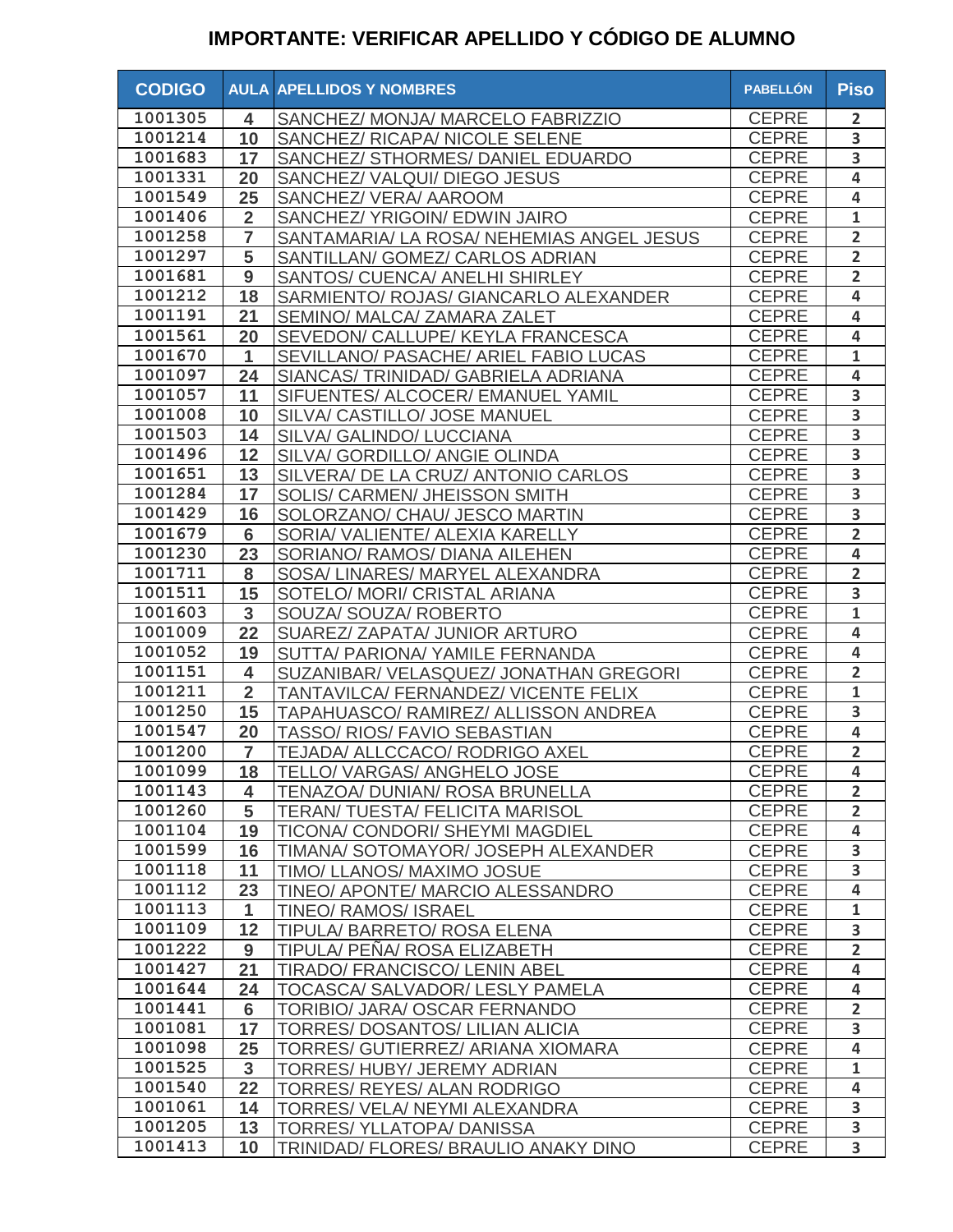| <b>CODIGO</b> |                         | <b>AULA APELLIDOS Y NOMBRES</b>                | <b>PABELLÓN</b> | <b>Piso</b>             |
|---------------|-------------------------|------------------------------------------------|-----------------|-------------------------|
| 1001697       | 8                       | TRUJILLO/ CAQUI/ HECTOR SEBASTIAN              | <b>CEPRE</b>    | $\overline{2}$          |
| 1001701       | 15                      | <b>TRUJILLO/ ULLOA/ EDWARD ELI</b>             | <b>CEPRE</b>    | 3                       |
| 1001360       | 20                      | TUCO/ REYMUNDO/ OSCAR AUGUSTO                  | <b>CEPRE</b>    | 4                       |
| 1001571       | 9                       | TUCTO/ TORRES/ YELITSA CARMEN                  | <b>CEPRE</b>    | $\overline{2}$          |
| 1001550       | $\overline{7}$          | TULUMBA/ DIAZ/ BRUCE WILLY                     | <b>CEPRE</b>    | $\overline{2}$          |
| 1001715       | 19                      | TURPO/ VILCA/ DAYANE ANTUANE                   | <b>CEPRE</b>    | 4                       |
| 1001439       | 21                      | UCEDA/ GARCIA/ JOSE ALBERTO                    | <b>CEPRE</b>    | 4                       |
| 1001445       | 11                      | <b>UGARTE/ GUERRERO/ ROBERT BECKHAM</b>        | <b>CEPRE</b>    | $\overline{\mathbf{3}}$ |
| 1001531       | 22                      | UNTIVEROS/ MATOS/ MAIRA BELINDA                | <b>CEPRE</b>    | $\overline{\mathbf{4}}$ |
| 1001642       | 10                      | URBINA/ AVELLANEDA/ JERSY JAMES                | <b>CEPRE</b>    | 3                       |
| 1001027       | 5                       | URCIA/ BENAVENTE/ JOEL JESUA                   | <b>CEPRE</b>    | $\overline{2}$          |
| 1001026       | $\overline{\mathbf{4}}$ | URQUIZA/ ZUMAETA/ EDUARDO DANIEL               | <b>CEPRE</b>    | $\overline{2}$          |
| 1001341       | 12                      | URRUTIA/ URRIBURU/ GIULIANA ELVA               | <b>CEPRE</b>    | 3                       |
| 1001203       | 17                      | <b>VALDERRAMA/ PADILLA/ LUIS ALBERTO</b>       | <b>CEPRE</b>    | 3                       |
| 1001414       | 24                      | VALDIVIA/ QUISPE/ ADRIANA YAKELYN              | <b>CEPRE</b>    | 4                       |
| 1001173       | $\mathbf{1}$            | VALENZUELA/ ARIAS/ LAURA ANDREA                | <b>CEPRE</b>    | $\mathbf{1}$            |
| 1001713       | 16                      | VALERA/ CARMONA/ MARIA ALEXANDRA               | <b>CEPRE</b>    | 3                       |
| 1001314       | 14                      | VALLADOLID/ RAMIREZ/ JAVIER ALESSANDRE         | <b>CEPRE</b>    | $\overline{\mathbf{3}}$ |
| 1001095       | 13                      | <b>VALLEJO/ ASTE/ ANTHONY FABIAN</b>           | <b>CEPRE</b>    | $\overline{\mathbf{3}}$ |
| 1001295       | 6                       | VALLEJOS/ ESPINOZA/ DANIELA FERNANDA           | <b>CEPRE</b>    | $\overline{2}$          |
| 1001393       | 3                       | VARGAS/ ESPINOZA/ YESAMYN FERNANDA             | <b>CEPRE</b>    | $\mathbf{1}$            |
| 1001444       | $\overline{2}$          | <b>VARGAS/ TARRILLO/ DIEGO MIGUEL</b>          | <b>CEPRE</b>    | $\mathbf{1}$            |
| 1001442       | 18                      | VASQUEZ/ CABRERA/ JESUS MANUEL                 | <b>CEPRE</b>    | $\overline{\mathbf{4}}$ |
| 1001004       | 8                       | VASQUEZ/ CARHUATANTA/ CARLOS HUMBERTO          | <b>CEPRE</b>    | $\overline{2}$          |
| 1001524       | 23                      | VASQUEZ/ CASTRO/ PIERINA ALEXANDRA             | <b>CEPRE</b>    | $\overline{\mathbf{4}}$ |
| 1001346       | 25                      | VASQUEZ/ GONZALES/ JORGE ALEXIS                | <b>CEPRE</b>    | $\overline{\mathbf{4}}$ |
| 1001459       | 16                      | VASQUEZ/ MAURICIO/ KATERIN JASMIN              | <b>CEPRE</b>    | 3                       |
| 1001240       | 15                      | VASQUEZ/ NUNEZ/ ALISSON ASTRID                 | <b>CEPRE</b>    | $\overline{\mathbf{3}}$ |
| 1001554       | 9                       | VASQUEZ/ REYES/ SUSAN DANELLI                  | <b>CEPRE</b>    | $\overline{2}$          |
| 1001299       | 11                      | VASQUEZ/TUEROS/ANGELA MARYCRUZ                 | <b>CEPRE</b>    | 3                       |
| 1001563       | 24                      | VASQUEZ/ VEGA/ ABIGAIL FRANCIS                 | <b>CEPRE</b>    | 4                       |
| 1001669       | 23                      | <b>VEGA/ AYQUIPA/ LUIS AYRTON</b>              | <b>CEPRE</b>    | $\overline{\mathbf{4}}$ |
| 1001024       | 3                       | <b>VEGA/ CABALLERO/ LUIS ALBERTO</b>           | <b>CEPRE</b>    | $\mathbf{1}$            |
| 1001636       | $\overline{A}$          | VEGA/ NUÑEZ/ RUT PAQUITA                       | CEPRE           | $\mathbf 1$             |
| 1001684       | 4                       | <b>VELA/ CACERES/ ANGEL MARCEL</b>             | <b>CEPRE</b>    | $\overline{2}$          |
| 1001686       | 17                      | <b>VELASQUEZ/ AGUIRRE/ JACKELYN NICOL</b>      | <b>CEPRE</b>    | 3                       |
| 1001512       | 5                       | <b>VELASQUEZ/ CORDOVA/ LUIS FRANCISCO</b>      | <b>CEPRE</b>    | $\overline{2}$          |
| 1001157       | $\overline{2}$          | <b>VELASQUEZ/ LEVANO/ CRISTHIAN ERIK</b>       | <b>CEPRE</b>    | $\mathbf{1}$            |
| 1001263       | 12                      | <b>VELASQUEZ/ ORTEGA/ ALEJANDRA ISABEL</b>     | <b>CEPRE</b>    | 3                       |
| 1001481       | 20                      | <b>VELIZ/ COBOS/ SEBASTIAN KIANO</b>           | <b>CEPRE</b>    | 4                       |
| 1001592       | 8                       | <b>VENTURA/ ALEGRE/ TRACY JHIRED</b>           | <b>CEPRE</b>    | $\overline{2}$          |
| 1001037       | 14                      | <b>VERA/LOPEZ/HECTOR ADOLFO</b>                | <b>CEPRE</b>    | 3                       |
| 1001180       | 25                      | <b>VERA/ MAGALLANES/ MIA ESTHEFANIE</b>        | <b>CEPRE</b>    | 4                       |
| 1001268       | 21                      | <b>VERANO/ LA JARA/ JEFFERSON FLAVIO</b>       | <b>CEPRE</b>    | $\overline{\mathbf{4}}$ |
| 1001702       | 7                       | <b>VEREAU/ FARFAN/ DANIELA MISHELLE</b>        | <b>CEPRE</b>    | $\overline{2}$          |
| 1001291       | $6\phantom{1}$          | <b>VERGARA/ CALDERON/ ANGEL ESTEBAN</b>        | <b>CEPRE</b>    | $\overline{2}$          |
| 1001704       | 10                      | <b>VERGARA/ CAYO/ NICOLAS ANDRE</b>            | <b>CEPRE</b>    | $\overline{\mathbf{3}}$ |
| 1001678       | 22                      | <b>VERONA/ TARRILLO/ RENZO FRANCHESCOL</b>     | <b>CEPRE</b>    | $\overline{\mathbf{4}}$ |
| 1001609       | 13                      | <b>VIERA/ SUASNABAR/ MARIA JULIA</b>           | <b>CEPRE</b>    | 3                       |
| 1001059       | 19                      | <b>VILLAJUAN/ SANTIAGO/ MILENA ANDREA</b>      | <b>CEPRE</b>    | $\overline{\mathbf{4}}$ |
| 1001273       | 18                      | VILLALBA/ MARAPACUTO/ WILFREDO JOSE            | <b>CEPRE</b>    | $\overline{\mathbf{4}}$ |
| 1001628       | 22                      | VILLAVICENCIO/ ALARCON/ DIANA THALIA           | <b>CEPRE</b>    | $\overline{\mathbf{4}}$ |
| 1001691       | $\overline{2}$          | <b>VILLAVICENCIO/ GUILLEN/ BENJAMIN DWAYNE</b> | <b>CEPRE</b>    | $\mathbf{1}$            |